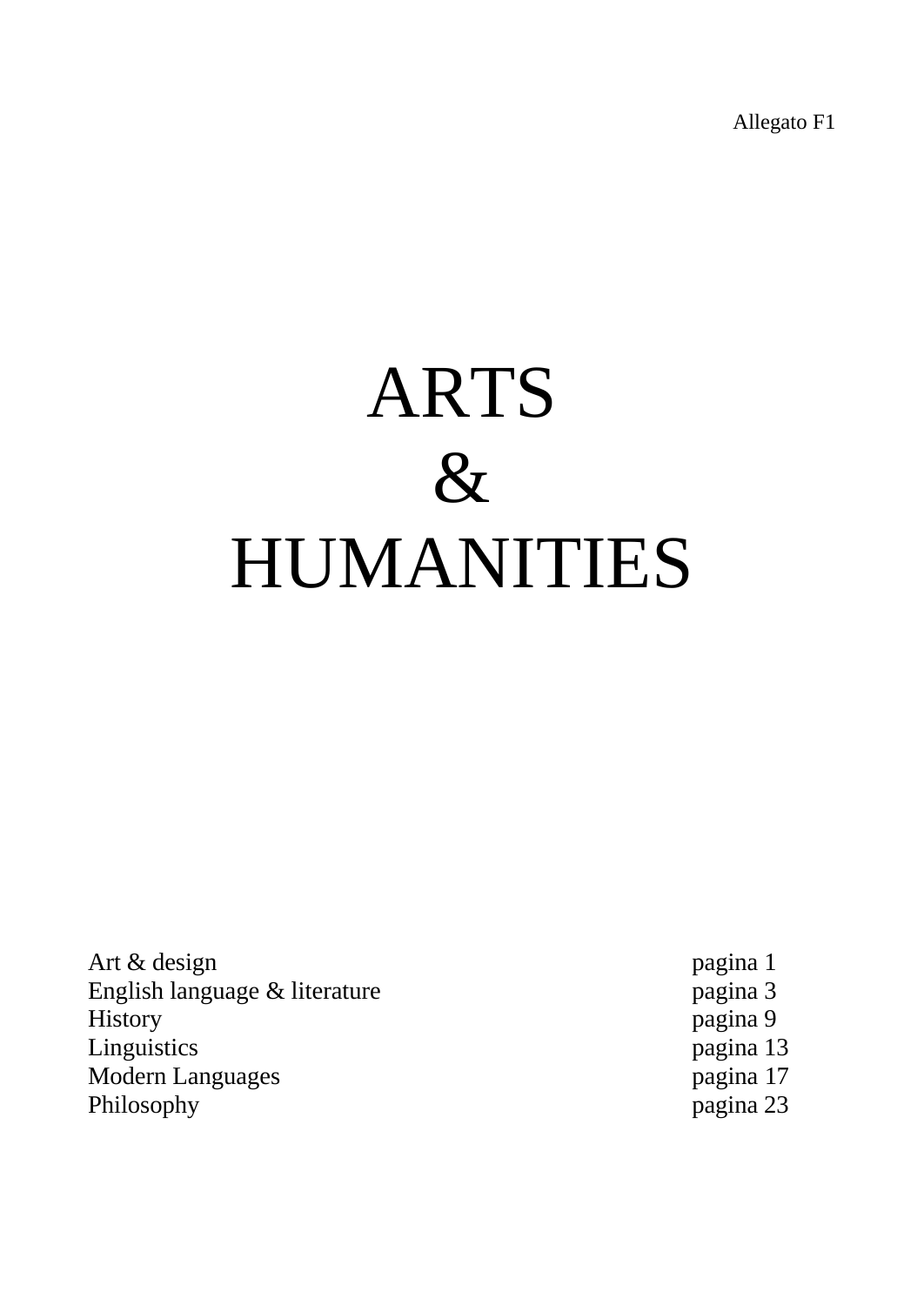| <b>Posizione</b> | <b>Università</b>                                                       | Paese        | <b>Punteggio</b> |
|------------------|-------------------------------------------------------------------------|--------------|------------------|
| 1.               | <b>Royal College of Art</b>                                             |              | 20               |
| $\overline{2}$   | Parsons School of Design at The New School                              |              | 20               |
| 3                | Rhode Island School of Design (RISD)                                    |              | 20               |
| 4                | Massachusetts Institute of Technology (MIT)                             |              | 20               |
| 5                | <b>Pratt Institute</b>                                                  |              | 20               |
| 6                | School of the Art Institute of Chicago (SAIC)                           |              | 15               |
| $\overline{7}$   | California Institute of the Arts                                        |              | 15               |
| 8                | University of the Arts London                                           |              | 15               |
| 9                | Art Center College of Design                                            |              | 15               |
| 10               | The Glasgow School of Art                                               | <b>ZIN</b>   | 15               |
| 11               | Politecnico di Milano                                                   |              | 15               |
| 12               | Goldsmiths, University of London                                        |              | 15               |
| 13               | <b>University of Oxford</b>                                             |              | 10               |
| 14               | <b>Aalto University</b>                                                 |              | 10               |
| 15               | <b>Yale University</b>                                                  |              | 10               |
| 16               | <b>Carnegie Mellon University</b>                                       |              | 10               |
| 17               | <b>Stanford University</b>                                              |              | 10               |
| 18               | University of California, Los Angeles (UCLA)                            |              | 10               |
| 19               | <b>Design Academy Eindhoven</b>                                         |              | 10               |
| 20               | <b>RMIT University</b>                                                  |              | 10               |
| 21               | <b>Columbia University</b>                                              |              | 10               |
| 22               | <b>New York University (NYU)</b>                                        |              | 10               |
| 22               | Universidad Nacional Autónoma de México (UNAM)                          | ®            | 10               |
| 24               | <b>HK PolyU School of Design</b>                                        | sk.          | 10               |
| 25               | The University of New South Wales (UNSW Australia)                      | 4            | 10               |
| 26               | <b>Tsinghua University</b>                                              |              | 10               |
| 27               | Ravensbourne                                                            | ≫<br>≫       | 10               |
| 28               | Shanghai Jiao Tong University                                           |              | 10               |
| 29               | Pontificia Universidad Católica de Chile (UC)                           | ٠.           | 10               |
| 30               | <b>School of Visual Arts (SVA)</b>                                      |              | 10               |
| 31               | Instituto Tecnológico y de Estudios Superiores de Monterrey             | æ.           | 6                |
| 32               | École Nationale Supérieure de Création Industrielle, ENSCI Les Ateliers |              | $6\phantom{1}$   |
| 32               | Universidad de Buenos Aires (UBA)                                       |              | 6                |
| 34               | Universidade de São Paulo                                               | ⊜            | 6                |
| 35               | Savannah College of Art and Design                                      |              | 6                |
| 36               | <b>Cranbrook Academy of Art</b>                                         |              | 6                |
| 37               | <b>California College of the Arts</b>                                   |              | 6                |
| 38               | <b>National University of Singapore (NUS)</b>                           |              | 6                |
| 39               | Royal Academy of Art, The Hague (KABK)                                  |              | 6                |
| 40               | Loughborough University                                                 |              | 6                |
| 41               | <b>National Taiwan University (NTU)</b>                                 |              | 6                |
| 42               | <b>Auckland University of Technology</b>                                | NIM<br>MNG 1 | 6                |
| 42               | <b>Royal University College of Fine Arts</b>                            | п.           | 6                |
| 44               | <b>Academy of Fine Arts</b>                                             |              | 6                |
| 45               | Emily Carr University of Art + Design                                   | ٠            | 6                |
| 45               | Nanyang Technological University, Singapore (NTU)                       |              | 6                |
| 47               | <b>Seoul National University</b>                                        | $\bullet$    | 6                |
| 47               | <b>University of Chicago</b>                                            |              | 6                |
| 49               | The University of Melbourne                                             |              | 6                |
| 50               | <b>Monash University</b>                                                |              | 6                |
| 51-100           | <b>Arizona State University</b>                                         |              | $\overline{2}$   |
| 51-100           | <b>The Australian National University</b>                               | Ķ.           | $\overline{2}$   |
| 51-100           | <b>Bandung Institute of Technology (ITB)</b>                            |              | $\overline{2}$   |
| 51-100           | <b>Brown University</b>                                                 |              | $\overline{2}$   |
| 51-100           | <b>Concordia University</b>                                             |              | $\overline{2}$   |
| 51-100           | <b>Cornell University</b>                                               |              | $\overline{2}$   |
| 51-100           | <b>Curtin University of Technology</b>                                  |              | $\overline{2}$   |
| 51-100           | <b>Griffith University</b>                                              |              | $\overline{2}$   |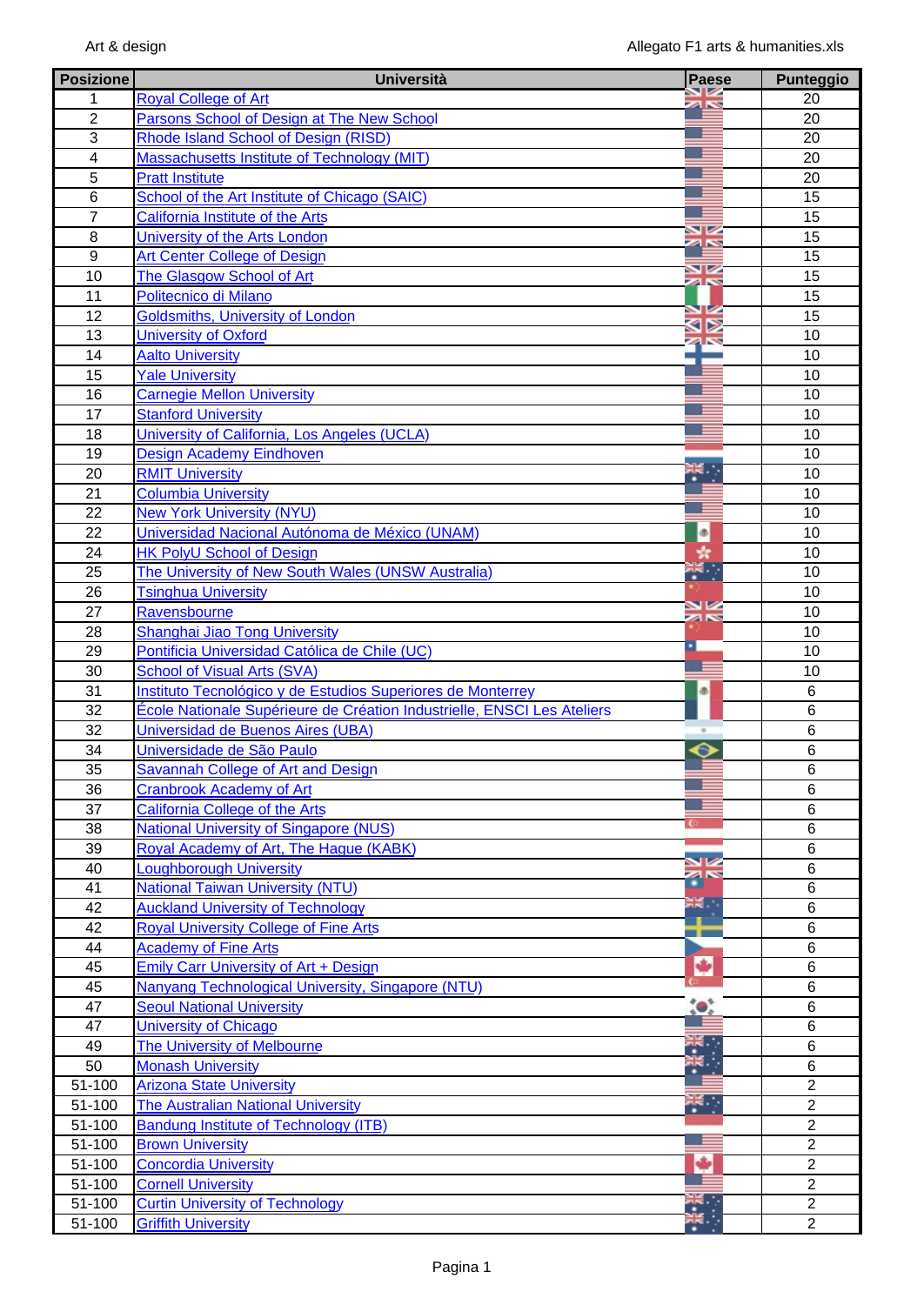| <b>Posizione</b> | <b>Università</b>                                                  | <b>Paese</b>          | <b>Punteggio</b> |
|------------------|--------------------------------------------------------------------|-----------------------|------------------|
| 51-100           | <b>Hartford Institute</b>                                          |                       | $\overline{2}$   |
| 51-100           | Haute Ecole d'art et de design de Genève (HEAD)                    | ٠                     | $\overline{2}$   |
| 51-100           | <b>Hongik University</b>                                           | $\bullet$             | $\overline{2}$   |
| 51-100           | <b>Indian Institute of Technology Bombay (IITB)</b>                |                       | $\overline{2}$   |
| 51-100           | <b>Kingston University, London</b>                                 | $\mathbb{Z}^{\infty}$ | $\overline{2}$   |
| 51-100           | Konstfack University College of Arts, Crafts and Design            |                       | $\overline{2}$   |
| 51-100           | <b>Lancaster University</b>                                        | <b>ZAN</b>            | $\overline{2}$   |
| 51-100           | <b>National College of Art and Design</b>                          |                       | $\overline{2}$   |
| 51-100           | National Taiwan University of Science and Technology (Taiwan Tech) | ▫                     | $\overline{2}$   |
| 51-100           | <b>Peking University</b>                                           |                       | $\overline{2}$   |
| 51-100           | Pontificia Universidade Católica de São Paulo (PUC -SP)            | $\bm{\circ}$          | $\overline{2}$   |
| 51-100           | <b>Princeton University</b>                                        |                       | $\overline{2}$   |
| 51-100           | <b>Shanghai Institute of Visual Arts</b>                           |                       | $\overline{2}$   |
| 51-100           | Shanmugha Arts Science Technology and Research Academy (SASTRA)    | $\circ$               | $\overline{2}$   |
| 51-100           | <b>Swinburne University of Technology</b>                          | 米<br>米·               | $\overline{c}$   |
| 51-100           | The University of Auckland                                         |                       | $\overline{2}$   |
| 51-100           | <b>The University of Sydney</b>                                    |                       | $\overline{2}$   |
| 51-100           | <b>UCL (University College London)</b>                             | ąs                    | $\overline{2}$   |
| 51-100           | <b>Umea University</b>                                             | الكار                 | $\overline{c}$   |
| 51-100           | <b>University Complutense Madrid</b>                               |                       | $\overline{2}$   |
| 51-100           | Universidad de Chile                                               | ×                     | $\overline{2}$   |
| 51-100           | Universidad de los Andes                                           |                       | $\overline{2}$   |
| 51-100           | Universidad de Palermo (UP)                                        |                       | $\sqrt{2}$       |
| 51-100           | Universidad de Santiago de Chile (USACH)                           | 츼                     | $\overline{2}$   |
| 51-100           | Universidad Iberoamericana (UIA)                                   | <sup>®</sup>          | $\overline{2}$   |
| 51-100           | Universidad Nacional de Colombia                                   |                       | $\overline{2}$   |
| 51-100           | Universidade estadual de Campinas (Unicamp)                        | $\bullet$             | $\overline{2}$   |
| 51-100           | Université Paris 1 Panthéon-Sorbonne                               |                       | $\overline{2}$   |
| 51-100           | <b>University of Brighton</b>                                      | <b>zis</b>            | $\overline{2}$   |
| 51-100           | University of British Columbia                                     | ٠                     | $\overline{2}$   |
| 51-100           | University of California, San Diego (UCSD)                         |                       | $\overline{2}$   |
| 51-100           | <b>University of Canterbury</b>                                    | ang -                 | $\overline{2}$   |
| 51-100           | <b>University of Cincinnati</b>                                    |                       | $\overline{2}$   |
| 51-100           | <b>University of Dundee</b>                                        |                       | $\overline{2}$   |
| 51-100           | <b>The University of Edinburgh</b>                                 | ≤⊠<br><b>ZAN</b>      | $\overline{2}$   |
| 51-100           | University of Illinois at Urbana-Champaign                         |                       | $\overline{2}$   |
| 51-100           | <b>University of Southern California</b>                           |                       | $\overline{2}$   |
| 51-100           | University of Technology, Sydney                                   | ॕ                     | $\overline{2}$   |
| 51-100           | <b>University of Toronto</b>                                       | Ч                     | $\overline{2}$   |
| 51-100           | <b>University of Washington</b>                                    |                       | $\overline{2}$   |
| 51-100           | <b>Victoria University of Wellingtor</b>                           | я¥.                   | $\overline{2}$   |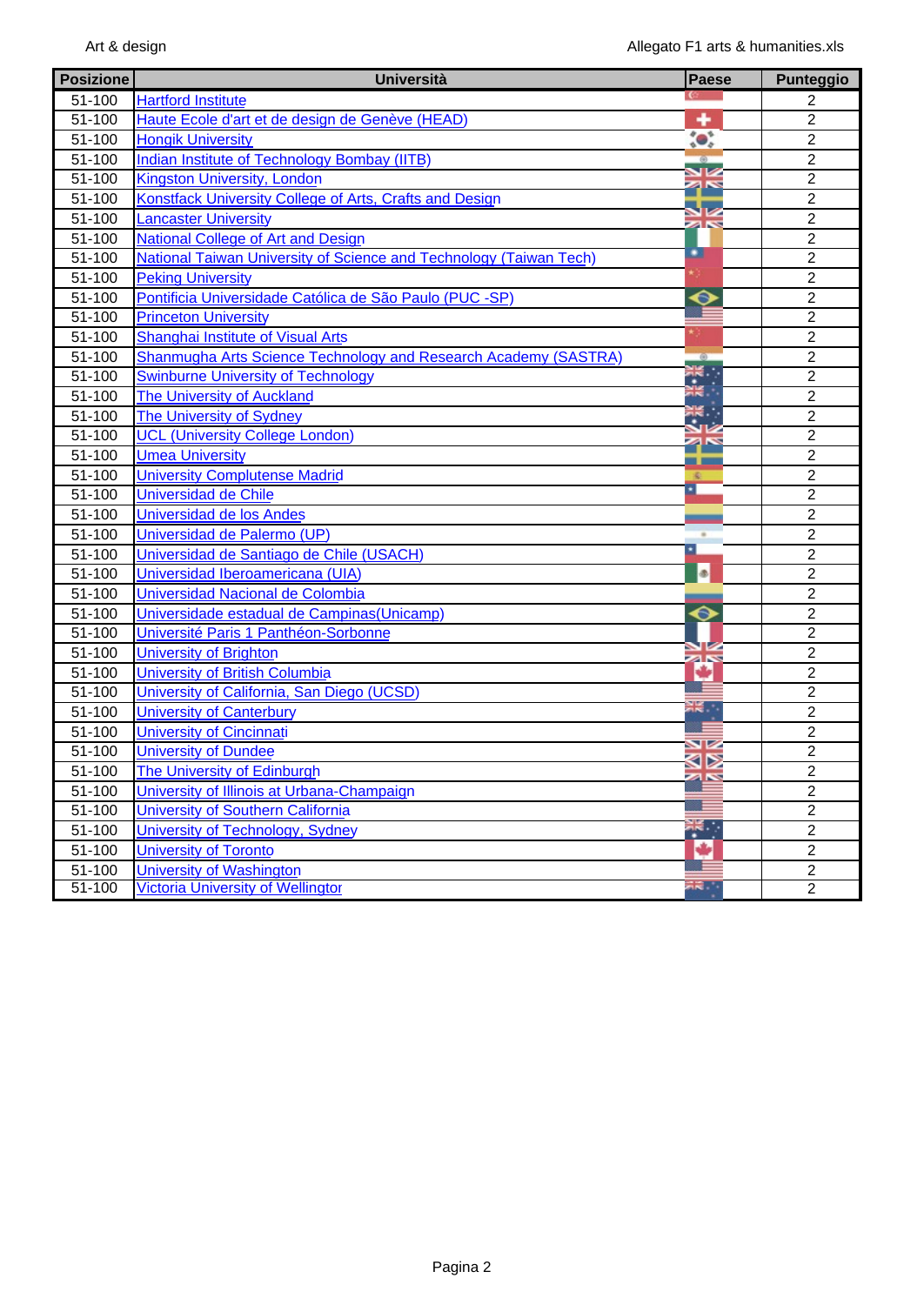| <b>Posizione</b> | <b>Università</b>                                  | <b>Paese</b>     | <b>Punteggio</b> |
|------------------|----------------------------------------------------|------------------|------------------|
| 1                | <b>University of Cambridge</b>                     |                  | 20               |
| $\overline{2}$   | <b>University of Oxford</b>                        | $\triangleright$ | $\overline{20}$  |
| $\overline{3}$   | <b>Harvard University</b>                          |                  | 20               |
| $\overline{4}$   | University of California, Berkeley (UCB)           |                  | 20               |
| $\overline{5}$   | <b>Yale University</b>                             |                  | $\overline{20}$  |
| $\overline{6}$   | <b>Stanford University</b>                         |                  | $\overline{20}$  |
| $\overline{7}$   | <b>Columbia University</b>                         |                  | 20               |
| $\overline{8}$   | <b>University of Chicago</b>                       |                  | $\overline{20}$  |
| $\overline{9}$   | University of California, Los Angeles (UCLA)       |                  | $\overline{20}$  |
| $\overline{10}$  | <b>Princeton University</b>                        |                  | 20               |
| 11               | The University of Edinburgh                        | NK<br>25         | 20               |
| 12               | <b>National University of Singapore (NUS)</b>      |                  | $\overline{20}$  |
| $\overline{13}$  | <b>University of Toronto</b>                       | ÷                | $\overline{20}$  |
| 14               | University of Pennsylvania                         |                  | 20               |
| 15               | <b>New York University (NYU)</b>                   |                  | $\overline{20}$  |
| 16               | <b>Cornell University</b>                          |                  | 15               |
| 17               | <b>UCL (University College London)</b>             |                  | 15               |
| $\overline{18}$  | <b>The University of Sydney</b>                    |                  | $\overline{15}$  |
| 19               | <b>Duke University</b>                             |                  | 15               |
| $\overline{20}$  | The University of Melbourne                        | ₩.,              | $\overline{15}$  |
| $\overline{21}$  | University of British Columbia                     | ÷                | $\overline{15}$  |
| $\overline{22}$  | <b>The University of Warwick</b>                   |                  | $\overline{15}$  |
| $\overline{23}$  | <b>University of Michigan</b>                      |                  | $\overline{15}$  |
| $\overline{24}$  | The University of Hong Kong                        |                  | 15               |
| $\overline{25}$  | <b>The Australian National University</b>          |                  | $\overline{15}$  |
| 26               | The University of Manchester                       |                  | $\overline{15}$  |
| $\overline{27}$  | <b>Kings College London</b>                        |                  | 15               |
| 28               | The University of Tokyo                            |                  | 15               |
| 29               | <b>University of Texas at Austin</b>               |                  | $\overline{15}$  |
| 29               | <b>University of York</b>                          | a N              | 15               |
| $\overline{31}$  | <b>McGill University</b>                           | $\frac{d}{dt}$   | 15               |
| 32               | <b>Trinity College Dublin</b>                      |                  | 15               |
| 33               | Massachusetts Institute of Technology (MIT)        |                  | $\overline{15}$  |
| $\overline{33}$  | <b>The University of Auckland</b>                  | aug.<br>nive     | $\overline{15}$  |
| 35               | <b>Peking University</b>                           |                  | 15               |
| $\overline{36}$  | <b>Brown University</b>                            |                  | $\overline{15}$  |
| $\overline{36}$  | <b>Durham University</b>                           |                  | 15               |
| 38               | University of Glasgow                              |                  | 15               |
| 38               | <b>University of Leeds</b>                         |                  | 15               |
| 40               | <b>Johns Hopkins University</b>                    |                  | $\overline{15}$  |
| $\overline{41}$  | <b>University of Virginia</b>                      |                  | $\overline{10}$  |
| 42               | <b>Monash University</b>                           |                  | 10               |
| 43               | The University of Queensland                       |                  | 10               |
| 44               | Queen Mary University of London                    |                  | 10               |
| 45               | Université Paris-Sorbonne (Paris IV)               |                  | 10               |
| 46               | The University of New South Wales (UNSW Australia) | . .              | 10               |
| 47               | <b>University of Birmingham</b>                    |                  | 10               |
| 48               | <b>University of Amsterdam</b>                     |                  | 10               |
| 48               | <b>The University of Exeter</b>                    | a N              | 10               |
| 50               | <b>University of Alberta</b>                       | ٠                | $\overline{10}$  |
| 51-100           | <b>Birkbeck, University of London</b>              |                  | 10               |
| 51-100           | <b>Boston University</b>                           |                  | 10               |
| 51-100           | <b>City University of Hong Kong</b>                | st.              | 10               |
| 51-100           | <b>Emory University</b>                            |                  | 10               |
| 51-100           | <b>Freie Universitaet Berlin</b>                   |                  | $\overline{10}$  |
| 51-100           | <b>Georgetown University</b>                       |                  | 10               |
| $51 - 100$       | Humboldt-Universität zu Berlin                     |                  | 10               |
| $51 - 100$       | <b>Indiana University Bloomington</b>              |                  | $\overline{10}$  |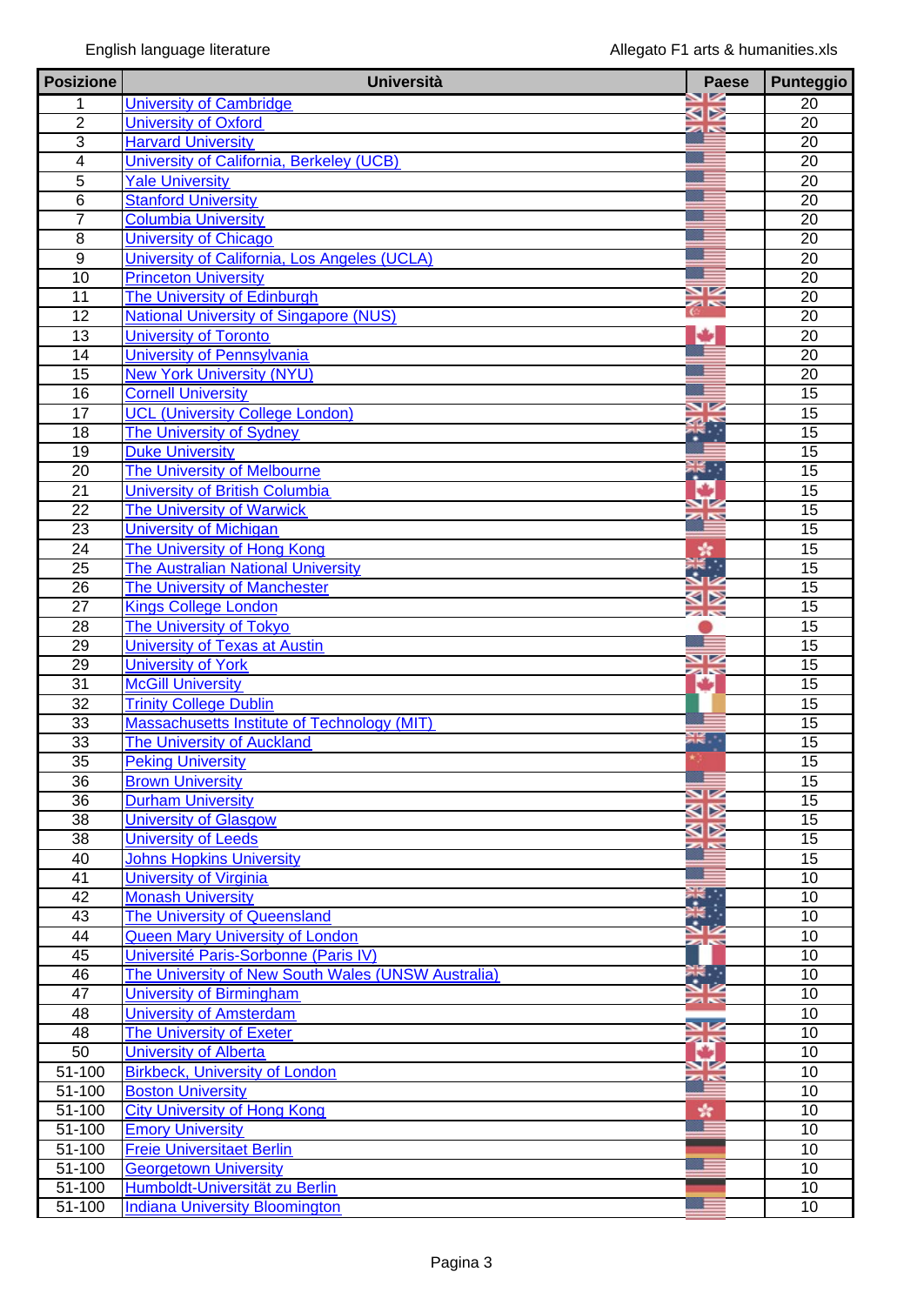| <b>Posizione</b>         | <b>Università</b>                                                    | <b>Paese</b>                 | <b>Punteggio</b>                   |
|--------------------------|----------------------------------------------------------------------|------------------------------|------------------------------------|
| 51-100                   | <b>KU Leuven</b>                                                     |                              | 10                                 |
| $51 - 100$               | <b>Korea University</b>                                              | $\bullet$                    | 10                                 |
| $51 - 100$               | <b>Kyoto University</b>                                              |                              | $\overline{10}$                    |
| $51 - 100$               | <b>Lancaster University</b>                                          | $\blacksquare$<br><b>ZIN</b> | 10                                 |
| $51 - 100$               | <b>Leiden University</b>                                             |                              | 10                                 |
| $51 - 100$               | Ludwig-Maximilians-Universität München                               |                              | 10                                 |
| $51 - 100$               | <b>Macquarie University</b>                                          | <b>TK TH</b>                 | 10                                 |
| 51-100                   | Nanyang Technological University, Singapore (NTU)                    |                              | 10                                 |
| $51 - 100$               | <b>National Taiwan University (NTU)</b>                              |                              | 10                                 |
| $51 - 100$               | <b>Northwestern University</b>                                       |                              | $\overline{10}$                    |
| $51 - 100$               | <b>The Ohio State University</b>                                     |                              | 10                                 |
| 51-100                   | <b>Pennsylvania State University</b>                                 |                              | 10                                 |
| $51 - 100$               | Royal Holloway University of London                                  |                              | 10                                 |
| $51 - 100$               | Rutgers, The State University of New Jersey, New Brunswick           |                              | 10                                 |
| $51 - 100$               | <b>Seoul National University</b>                                     | $\bullet$                    | 10                                 |
| $\frac{1}{51-100}$       | <b>Sogang University</b>                                             | $\bullet$                    | 10                                 |
| $51 - 100$               | The Chinese University of Hong Kong                                  |                              | 10                                 |
| $51 - 100$               | The University of Nottingham                                         | a ki                         | 10                                 |
| 51-100                   | The University of Western Ontario                                    | ÷                            | 10                                 |
| $51 - 100$               | <b>Tsinghua University</b>                                           |                              | $\overline{10}$                    |
| $51 - 100$               | Albert-Ludwigs-Universitaet Freiburg                                 |                              | $\overline{10}$                    |
| 51-100                   | Universiti Malaya (UM)                                               | $\bullet$ :                  | 10                                 |
| 51-100                   | <b>University College Dublin</b>                                     |                              | 10                                 |
| $51 - 100$               | <b>University of Bristol</b>                                         |                              | $\overline{10}$                    |
| $51 - 100$               | University of California, Irvine                                     |                              | 10                                 |
| 51-100                   | University of California, San Diego (UCSD)                           |                              | 10                                 |
| $51 - 100$               | <b>University of Cape Town</b>                                       |                              | 10                                 |
| $51 - 100$               | University of East Anglia (UEA)                                      |                              | $\overline{10}$                    |
| 51-100                   | <b>University of Helsinki</b>                                        |                              | 10                                 |
| $51 - 100$               | University of Illinois at Urbana-Champaign                           |                              | 10                                 |
| $51 - 100$               | <b>University of Maryland, College Park</b>                          |                              | 10                                 |
| $51 - 100$               | <b>University of Minnesota</b>                                       |                              | 10                                 |
| $51 - 100$               | University of North Carolina, Chapel Hill                            |                              | 10                                 |
| $51 - 100$               | <b>University of Oslo</b>                                            |                              | 10                                 |
| $51 - 100$               | <b>University of Otago</b>                                           |                              | 10                                 |
| 51-100                   | <b>University of St Andrews</b>                                      |                              | 10                                 |
| 51-100                   | <b>University of Sussex</b>                                          |                              | 10                                 |
| 51-100                   | <b>University of Washington</b>                                      |                              | 10                                 |
| $51 - 100$               | <b>University of Wisconsin-Madison</b>                               |                              | $\overline{10}$                    |
| 51-100                   | <b>Utrecht University</b>                                            | 温度.                          | 10                                 |
| $51 - 100$<br>$51 - 100$ | <b>Victoria University of Wellington</b><br><b>Yonsei University</b> |                              | 10<br>10                           |
|                          | <b>Aarhus University</b>                                             | $\bullet$                    |                                    |
| 101-150<br>101-150       | <b>Ateneo de Manila University</b>                                   |                              | $6\phantom{1}6$<br>$6\phantom{1}6$ |
| 101-150                  | <b>Boston College</b>                                                |                              | $\overline{6}$                     |
| 101-150                  | <b>Cardiff University</b>                                            | VZ                           | $\overline{6}$                     |
| 101-150                  | <b>Charles University in Prague</b>                                  |                              | $\,6$                              |
| 101-150                  | <b>City University of New York</b>                                   |                              | $\overline{6}$                     |
| 101-150                  | <b>Fudan University</b>                                              |                              | $\overline{6}$                     |
| 101-150                  | <b>Goldsmiths, University of London</b>                              |                              | $6\phantom{1}6$                    |
| 101-150                  | <b>Griffith University</b>                                           |                              | 6                                  |
| 101-150                  | Pontificia Universidad Católica de Chile (UC)                        |                              | $\overline{6}$                     |
| 101-150                  | <b>Queen's University at Kingston</b>                                |                              | $\overline{6}$                     |
| 101-150                  | <b>Queen's University Belfast</b>                                    |                              | 6                                  |
| 101-150                  | <b>Ruprecht-Karls-Universitaet Heidelberg</b>                        |                              | $6\phantom{1}$                     |
| 101-150                  | Shanghai Jiao Tong University                                        |                              | 6                                  |
| 101-150                  | <b>Simon Fraser University</b>                                       | ٠                            | $6\phantom{1}6$                    |
| 101-150                  | <b>Stockholm University</b>                                          |                              | $\overline{6}$                     |
|                          |                                                                      |                              |                                    |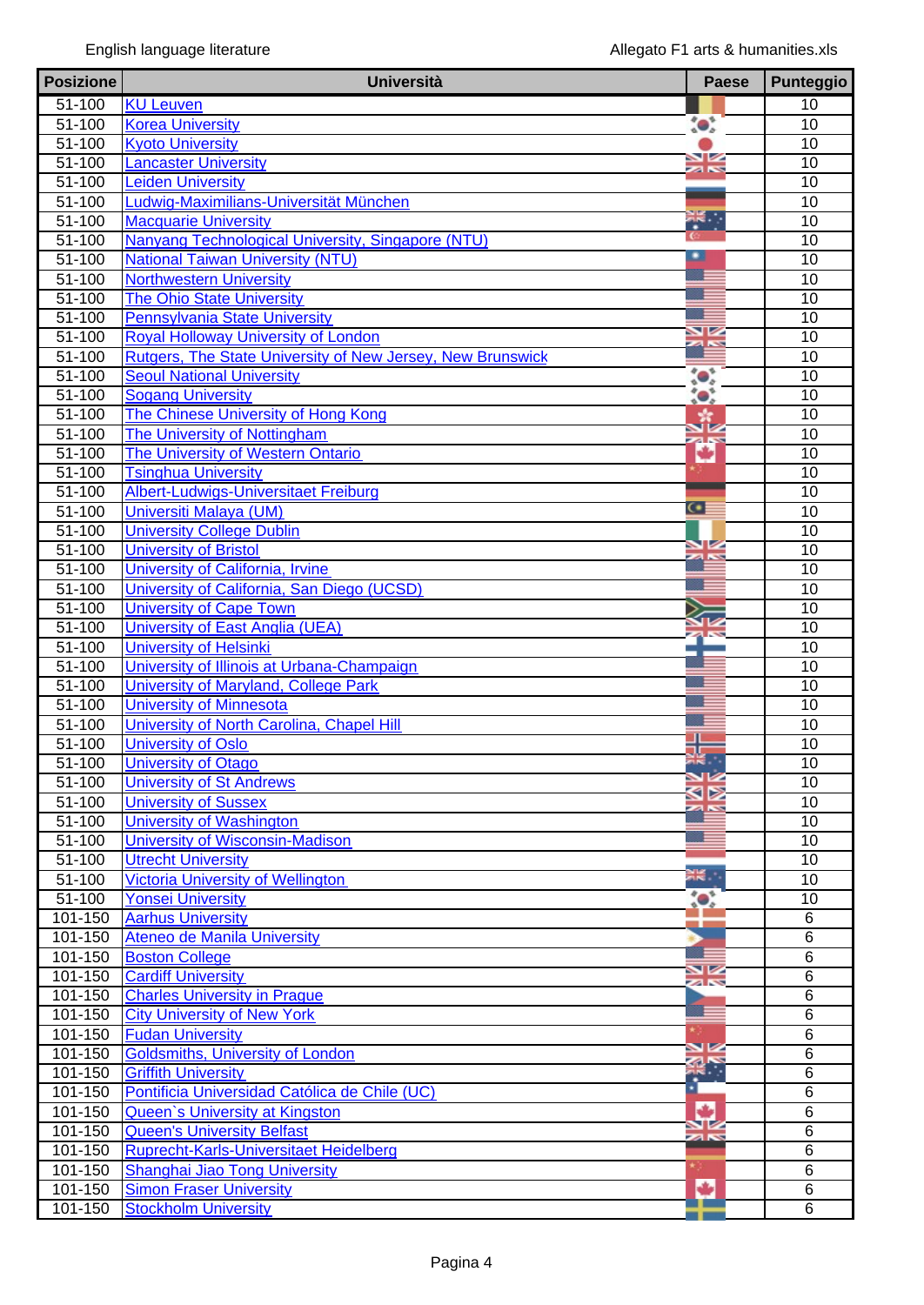| <b>Posizione</b>       | <b>Università</b>                                                                        | <b>Paese</b> | <b>Punteggio</b>        |
|------------------------|------------------------------------------------------------------------------------------|--------------|-------------------------|
| 101-150                | <b>Sungkyunkwan University (SKKU)</b>                                                    | $\bullet$ :  | 6                       |
| 101-150                | The Hong Kong Polytechnic University                                                     |              | $6\phantom{1}6$         |
| 101-150                | The University of Adelaide                                                               | K.           | $\overline{6}$          |
| 101-150                | <b>The University of Sheffield</b>                                                       |              | $\overline{6}$          |
| 101-150                | The University of Western Australia                                                      |              | $6\phantom{1}6$         |
| 101-150                | <b>University of Vienna</b>                                                              | 整            | $6\phantom{1}6$         |
| 101-150                | Université de Montréal                                                                   | ÷            | $6\phantom{1}6$         |
| 101-150                | Université Sorbonne Nouvelle Paris 3                                                     |              | $6\phantom{1}6$         |
| 101-150                | Universiti Kebangsaan Malaysia (UKM)                                                     | Œ            | $6\phantom{1}6$         |
| $101 - 150$            | Universiti Sains Malaysia (USM)                                                          | $\bullet$    | $\overline{6}$          |
| 101-150                | <b>University of Aberdeen</b>                                                            | XX           | $\overline{6}$          |
| 101-150                | <b>University of Calgary</b>                                                             |              | 6                       |
| 101-150                | University of California, Davis                                                          |              | $\overline{6}$          |
| 101-150                | <b>University of Copenhagen</b>                                                          |              | $\overline{6}$          |
| 101-150                | <b>University of Essex</b>                                                               |              | $6\phantom{1}6$         |
| 101-150                | <b>Ghent University</b>                                                                  |              | $6\phantom{1}6$         |
| 101-150                | <b>University of Groningen</b>                                                           |              | $\overline{6}$          |
| 101-150                | University of Illinois, Chicago (UIC)                                                    |              | $\overline{6}$          |
| 101-150                | University of Iowa                                                                       |              | 6                       |
| 101-150                | University of Massachusetts Amherst                                                      |              | $\overline{6}$          |
| $101 - 150$            | <b>University of Notre Dame</b>                                                          |              | 6                       |
| 101-150                | <b>University of Pittsburgh</b>                                                          |              | $6\phantom{1}6$         |
| 101-150                | <b>University of Reading</b>                                                             |              | $6\phantom{1}6$         |
| 101-150                | <b>University of Southampton</b>                                                         |              | 6                       |
| 101-150                | University of Southern California                                                        |              | 6                       |
| 101-150                | University of the Philippines                                                            |              | 6                       |
| 101-150                | University of the Witwatersrand                                                          |              | $\overline{6}$          |
| 101-150                | <b>University of Victoria</b>                                                            | ٠            | $\overline{6}$          |
| 101-150                | <b>University of Zurich</b>                                                              |              | $6\phantom{1}6$         |
| 101-150                | <b>Uppsala University</b>                                                                |              | $6\phantom{1}6$         |
| 101-150                | <b>Vanderbilt University</b>                                                             |              | $\overline{6}$          |
| 101-150                | Vrije Universiteit Amsterdam                                                             |              | 6                       |
| 101-150                | <b>Waseda University</b>                                                                 |              | $6\phantom{1}6$         |
| 101-150                | <b>York University</b>                                                                   | VZ           | $\overline{6}$          |
|                        | 151-200 Aston University                                                                 |              | 4                       |
| 151-200                | <b>Beijing Foreign Studies University</b>                                                |              | 4                       |
| 151-200<br>151-200     | <b>California Institute of Technology (Caltech)</b><br><b>Carnegie Mellon University</b> |              | 4                       |
| 151-200                | <b>Concordia University</b>                                                              |              | 4<br>4                  |
| 151-200                |                                                                                          |              | 4                       |
| 151-200                | <b>Dartmouth College</b><br>De La Salle University                                       |              | 4                       |
| 151-200                | Eberhard Karls Universität Tübingen                                                      |              | $\overline{\mathbf{4}}$ |
| 151-200                | <b>Ewha Womans University</b>                                                            |              | 4                       |
| $\overline{151} - 200$ | <b>Fordham University</b>                                                                |              | 4                       |
| $151 - 200$            | <b>George Washington University</b>                                                      |              | 4                       |
| $151 - 200$            | Hankuk (Korea) University of Foreign Studies                                             | $\bullet$    | 4                       |
| 151-200                | <b>Jagiellonian University</b>                                                           |              | 4                       |
| 151-200                | <b>Keio University</b>                                                                   |              | $\overline{4}$          |
| 151-200                | <b>McMaster University</b>                                                               | ۰            | 4                       |
| 151-200                | <b>Nanjing University</b>                                                                |              | 4                       |
| 151-200                | <b>National Sun Yat-sen University</b>                                                   | ▫            | 4                       |
| 151-200                | <b>National Taiwan Normal University</b>                                                 | ▣            | 4                       |
| 151-200                | <b>National University of Ireland, Galway</b>                                            |              | 4                       |
| 151-200                | <b>Newcastle University</b>                                                              |              | 4                       |
| 151-200                | <b>Oxford Brookes University</b>                                                         |              | 4                       |
| $151 - 200$            | <b>Purdue University</b>                                                                 |              | 4                       |
| $151 - 200$            | <b>Rhodes University</b>                                                                 |              | 4                       |
| 151-200                | <b>Rice University</b>                                                                   |              | 4                       |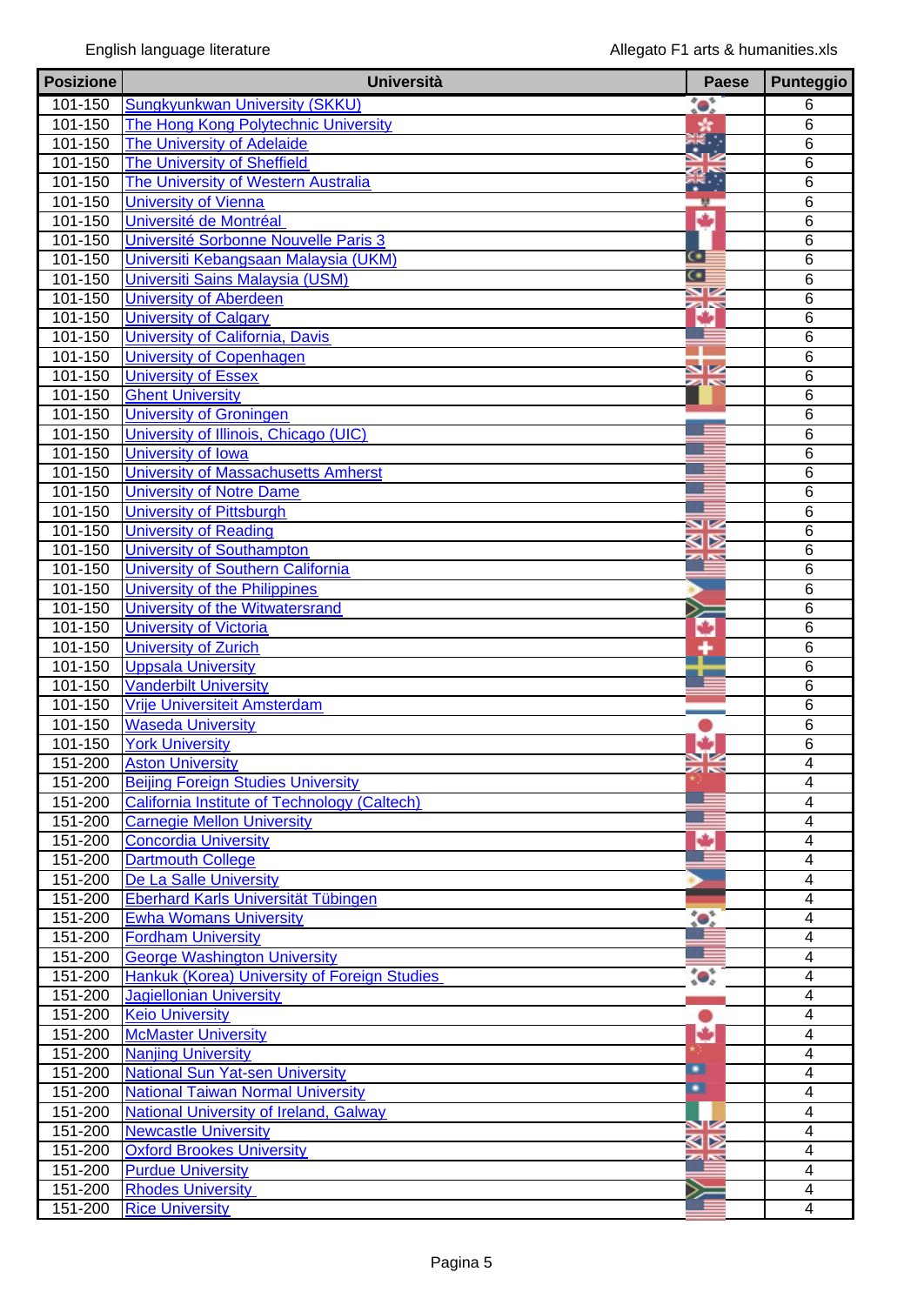| <b>Posizione</b>       | <b>Università</b>                                                                        | <b>Paese</b>   | <b>Punteggio</b>                           |
|------------------------|------------------------------------------------------------------------------------------|----------------|--------------------------------------------|
| 151-200                | <b>Stellenbosch University</b>                                                           | ➣              | 4                                          |
| 151-200                | Universidad Autonoma de Madrid                                                           | 渝              | $\overline{4}$                             |
| 151-200                | <b>University Complutense Madrid</b>                                                     | 鉴              | $\overline{4}$                             |
| 151-200                | Universidad de Alcalá                                                                    | 変              | $\overline{4}$                             |
| 151-200                | Universidad de Buenos Aires (UBA)                                                        | $\overline{a}$ | $\overline{\mathcal{A}}$                   |
| 151-200                | <b>University of Granada</b>                                                             | 変              | 4                                          |
| 151-200                | <b>University of Salamanca</b>                                                           | 変              | $\overline{4}$                             |
| $151 - 200$            | Universidad Nacional Autónoma de México (UNAM)                                           | <b>a</b>       | 4                                          |
| 151-200                | <b>University of Barcelona</b>                                                           | 凌              | $\overline{\mathbf{4}}$                    |
| 151-200                | Université Paris Diderot - Paris 7                                                       |                | 4                                          |
| 151-200                | Universiti Putra Malaysia (UPM)                                                          | $\bullet$ :    | 4                                          |
| 151-200                | <b>University College Cork</b>                                                           |                | 4                                          |
| 151-200                | The University of Arizona                                                                |                | $\overline{4}$                             |
| 151-200                | University of California, Santa Barbara (UCSB)                                           |                | 4                                          |
| 151-200                | University of California, Santa Cruz                                                     |                | $\overline{4}$                             |
| 151-200                | <b>University of Canterbury</b>                                                          | $\frac{N}{2}$  | $\overline{4}$                             |
| 151-200                | <b>University of Colorado Boulder</b>                                                    |                | 4                                          |
| 151-200                | <b>University of Kent</b>                                                                |                | $\overline{4}$                             |
| $\overline{151} - 200$ | <b>University of Lausanne</b>                                                            |                | 4                                          |
| $151 - 200$            | <b>University of Leicester</b>                                                           |                | 4                                          |
| $151 - 200$            | <b>University of Liverpool</b>                                                           | . .            | 4                                          |
| 151-200                | The University of Newcastle, Australia (UoN)                                             |                | 4                                          |
| 151-200                | <b>University of Ottawa</b>                                                              | ٠              | 4                                          |
| 151-200                | <b>University of Pretoria</b>                                                            |                | 4                                          |
| 151-200                | <b>University of Wollongong</b>                                                          |                | 4                                          |
| 151-200<br>201-250     | <b>Washington University in St. Louis</b><br><b>Aristotle University of Thessaloniki</b> | 52             | $\overline{\mathcal{A}}$<br>$\overline{2}$ |
| 201-250                | <b>Beijing Normal University</b>                                                         |                | $\overline{2}$                             |
| 201-250                | <b>Carleton University</b>                                                               |                | $\overline{2}$                             |
| 201-250                | <b>Dalhousie University</b>                                                              |                | $\overline{2}$                             |
| 201-250                | <b>Flinders University</b>                                                               |                | $\overline{2}$                             |
| 201-250                | The Hebrew University of Jerusalem                                                       | ₩              | $\overline{2}$                             |
| 201-250                | <b>Hong Kong Baptist University</b>                                                      | Y.             | $\overline{2}$                             |
| 201-250                | Johannes Gutenberg Universität Mainz                                                     |                | $\overline{2}$                             |
| 201-250                | Karl-Franzens-Universität Graz                                                           |                | $\overline{2}$                             |
| 201-250                | <b>Lund University</b>                                                                   |                | $\overline{2}$                             |
| 201-250                | <b>Michigan State University</b>                                                         |                | $\overline{2}$                             |
| 201-250                | <b>Maynooth University</b>                                                               |                | $\overline{2}$                             |
| 201-250                | Queensland University of Technology (QUT)                                                | न्द∴ .<br>पुर  | $\overline{2}$                             |
| 201-250                | <b>Radboud University</b>                                                                |                | $\overline{2}$                             |
| 201-250                | University of Roehampton, London                                                         |                | $\overline{2}$                             |
| 201-250                | <b>Texas A&amp;M University</b>                                                          |                | $\overline{2}$                             |
| 201-250                | The Open University                                                                      | VZ             | $\overline{2}$                             |
| 201-250                | <b>The University of Georgia</b>                                                         |                | $\overline{2}$                             |
| 201-250                | <b>Tufts University</b>                                                                  |                | $\overline{2}$                             |
| 201-250                | Universidad de Chile                                                                     | Ξ              | $\overline{2}$                             |
| 201-250                | Universidad de Santiago de Chile (USACH)                                                 | Ξ              | $\overline{2}$                             |
| 201-250                | Universidad de Zaragoza                                                                  | ×.             | $\overline{2}$                             |
| 201-250                | Universidade de São Paulo                                                                | $\bullet$      | $\overline{2}$                             |
| 201-250                | Universidade Federal do Rio de Janeiro                                                   | ◒              | $\overline{2}$                             |
| 201-250                | <b>University of Milan</b>                                                               |                | $\overline{2}$                             |
| 201-250                | <b>University of Pisa</b>                                                                |                | $\overline{2}$                             |
| 201-250                | Universitat Autònoma de Barcelona                                                        | ×.             | $\overline{2}$                             |
| 201-250                | Universität Konstanz                                                                     |                | $\overline{2}$                             |
| 201-250                | <b>Universität Leipzig</b>                                                               |                | $\overline{2}$                             |
| 201-250                | Université du Québec                                                                     | ٠              | $\overline{2}$                             |
| 201-250                | Université Lumière Lyon 2                                                                |                | $\overline{2}$                             |
| 201-250                | <b>University at Buffalo SUNY</b>                                                        |                | $\overline{2}$                             |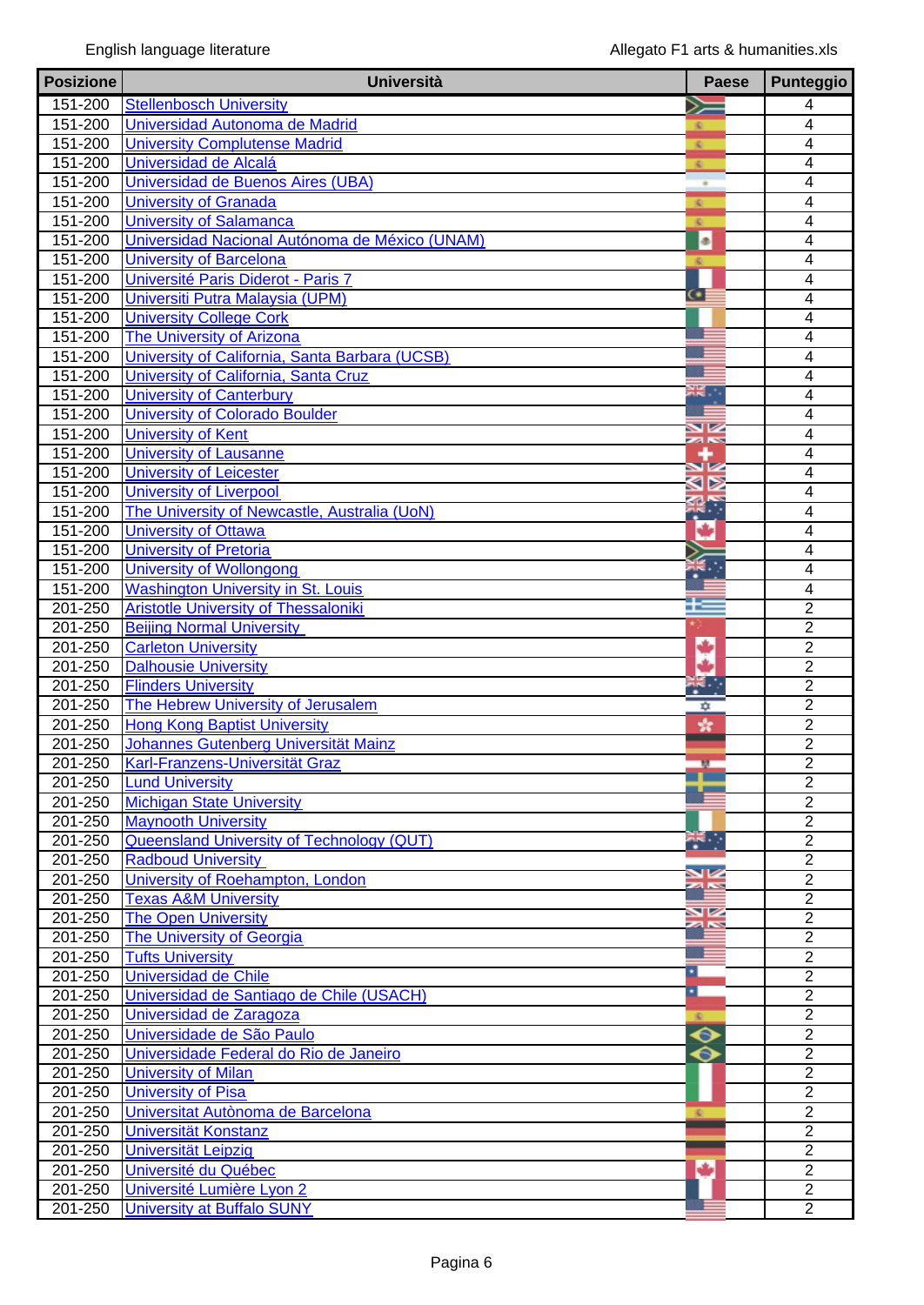| <b>Posizione</b>   | <b>Università</b>                                                                  | <b>Paese</b>             | <b>Punteggio</b>                 |
|--------------------|------------------------------------------------------------------------------------|--------------------------|----------------------------------|
| 201-250            | <b>University of Bergen</b>                                                        |                          | $\overline{2}$                   |
| 201-250            | University of California, Riverside                                                |                          | $\overline{2}$                   |
| 201-250            | <b>University of Connecticut</b>                                                   |                          | $\overline{2}$                   |
| 201-250            | <b>University of Dundee</b>                                                        | $\blacksquare$<br>zi N   | $\overline{2}$                   |
| 201-250            | <b>University of Geneva</b>                                                        | ۰                        | $\overline{2}$                   |
| 201-250            | <b>University of Guelph</b>                                                        | ٠                        | $\overline{2}$                   |
| 201-250            | University of Hawai'i at Mañoa                                                     |                          | $\overline{2}$                   |
| 201-250            | <b>University of Hyderabad</b>                                                     |                          | $\overline{2}$                   |
| 201-250            | <b>University of Kansas</b>                                                        |                          | $\overline{2}$                   |
| 201-250            | <b>University of Limerick</b>                                                      |                          | $\overline{2}$                   |
| 201-250            | <b>University of Oregon</b>                                                        |                          | $\overline{2}$                   |
| 201-250            | <b>University of Szeged</b>                                                        |                          | $\overline{2}$                   |
| 201-250            | <b>University of Tartu</b>                                                         |                          | $\overline{2}$                   |
| 201-250            | <b>University of Warsaw</b>                                                        |                          | $\overline{2}$                   |
| 201-250            | <b>University of Westminster</b>                                                   |                          | $\overline{2}$                   |
| 201-250            | Westfälische Wilhelms-Universitat Münster                                          |                          | $\overline{2}$                   |
| 201-250            | <b>Zhejiang University</b>                                                         |                          | $\overline{2}$                   |
| 251-300            | <b>Aalborg University</b>                                                          |                          | $\overline{2}$                   |
| 251-300            | <b>Aberystwyth University</b>                                                      |                          | $\overline{2}$                   |
| 251-300            | <b>Arizona State University</b>                                                    |                          | $\overline{2}$                   |
| $251 - 300$        | <b>Bangor University</b>                                                           | $\overline{\phantom{a}}$ | $\overline{2}$                   |
| $251 - 300$        | <b>Bilkent University</b>                                                          | C×                       | $\overline{2}$                   |
| 251-300            | <b>Binghamton University SUNY</b>                                                  | V                        | $\overline{2}$                   |
| 251-300            | <b>Canterbury Christ Church University</b>                                         |                          | $\overline{2}$                   |
| 251-300            | <b>Case Western Reserve University</b>                                             |                          | $\overline{2}$                   |
| 251-300            | <b>College of William &amp; Mary</b>                                               |                          | $\overline{2}$                   |
| 251-300            | <b>Eötvös Lorànd University</b>                                                    |                          | $\overline{2}$                   |
| 251-300            | <b>George Mason University</b>                                                     |                          | $\overline{2}$                   |
| 251-300            | <b>Georgia State University</b>                                                    |                          | $\overline{2}$                   |
| 251-300            | <b>Hacettepe University</b>                                                        | c٠                       | $\overline{2}$                   |
| 251-300            | <b>Hanyang University</b>                                                          | $\bullet$                | $\overline{2}$                   |
| 251-300            | <b>Justus-Liebig-University Giessen</b>                                            | <b>THE R</b>             | $\overline{2}$                   |
| 251-300            | <b>La Trobe University</b>                                                         |                          | $\overline{2}$                   |
| 251-300            | <b>Laval University</b>                                                            |                          | $\overline{2}$<br>$\overline{2}$ |
| 251-300            | <b>University of Lodz</b>                                                          |                          |                                  |
| 251-300            | <b>Miami University</b>                                                            |                          | 2<br>$\overline{2}$              |
| 251-300            | Renmin (People's) University of China<br>Shanghai International Studies University |                          | $\overline{2}$                   |
| 251-300<br>251-300 | Stony Brook University, State University of New York                               |                          | $\overline{2}$                   |
| 251-300            | <b>Tamkang University</b>                                                          | ▫                        | $\overline{2}$                   |
| $251 - 300$        | <b>Tel Aviv University</b>                                                         | ₩                        | $\overline{2}$                   |
| 251-300            | <b>Temple University</b>                                                           |                          | $\overline{2}$                   |
| 251-300            | Universidad de Alicante                                                            | 蚕                        | $\boldsymbol{2}$                 |
| 251-300            | Universidade de Santiago de Compostela                                             | 変                        | $\overline{2}$                   |
| 251-300            | Universität Bielefeld                                                              |                          | $\overline{2}$                   |
| 251-300            | <b>University of Cologne</b>                                                       |                          | $\overline{2}$                   |
| 251-300            | <b>Universität Potsdam</b>                                                         |                          | $\overline{2}$                   |
| 251-300            | Université Charles-de-Gaulle Lille 3                                               |                          | $\overline{2}$                   |
| 251-300            | Université Paris Ouest Nanterre La Défense                                         |                          | $\overline{2}$                   |
| 251-300            | <b>University of Basel</b>                                                         | ۰                        | $\overline{2}$                   |
| 251-300            | <b>University of Bern</b>                                                          |                          | $\overline{2}$                   |
| 251-300            | <b>University of Delaware</b>                                                      |                          | $\overline{2}$                   |
| 251-300            | <b>University of Dhaka</b>                                                         |                          | $\overline{2}$                   |
| 251-300            | <b>University of Florida</b>                                                       |                          | $\overline{2}$                   |
| 251-300            | <b>University of Hull</b>                                                          |                          | $\overline{2}$                   |
| 251-300            | <b>University of Lisbon</b>                                                        |                          | $\overline{2}$                   |
| 251-300            | <b>University of New Mexico</b>                                                    |                          | $\overline{2}$                   |
| 251-300            | <b>University of Saskatchewan</b>                                                  |                          | $\overline{2}$                   |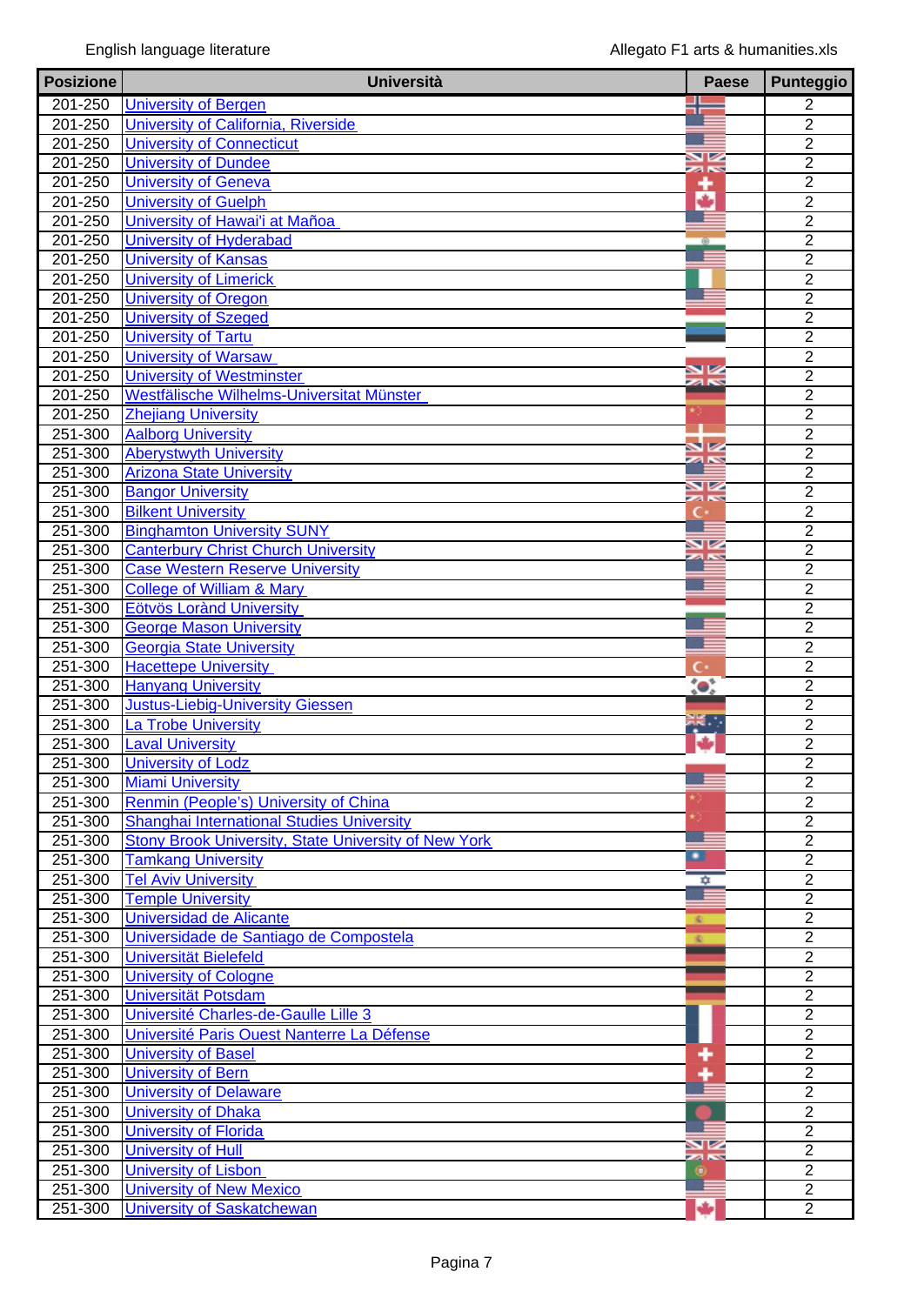| <b>Posizione</b> | <b>Università</b>                                    | Paese | Punteggio |
|------------------|------------------------------------------------------|-------|-----------|
| 251-300          | <b>University of South Carolina</b>                  |       | 2         |
| 251-300          | <b>University of Southern Denmark</b>                |       | っ         |
| 251-300          | <b>University of Stirling</b>                        |       | っ         |
| 251-300          | <b>University of Strathclyde</b>                     |       |           |
| 251-300          | <b>University of Tasmania</b>                        |       | າ         |
| 251-300          | University of the West of England                    |       | っ         |
| 251-300          | University of Tromsø The Arctic University of Norway |       | っ         |
| 251-300          | <b>Western Sydney University</b>                     |       | ⌒         |
| 251-300          | <b>Vrije Universiteit Brussel (VUB)</b>              |       | ົ         |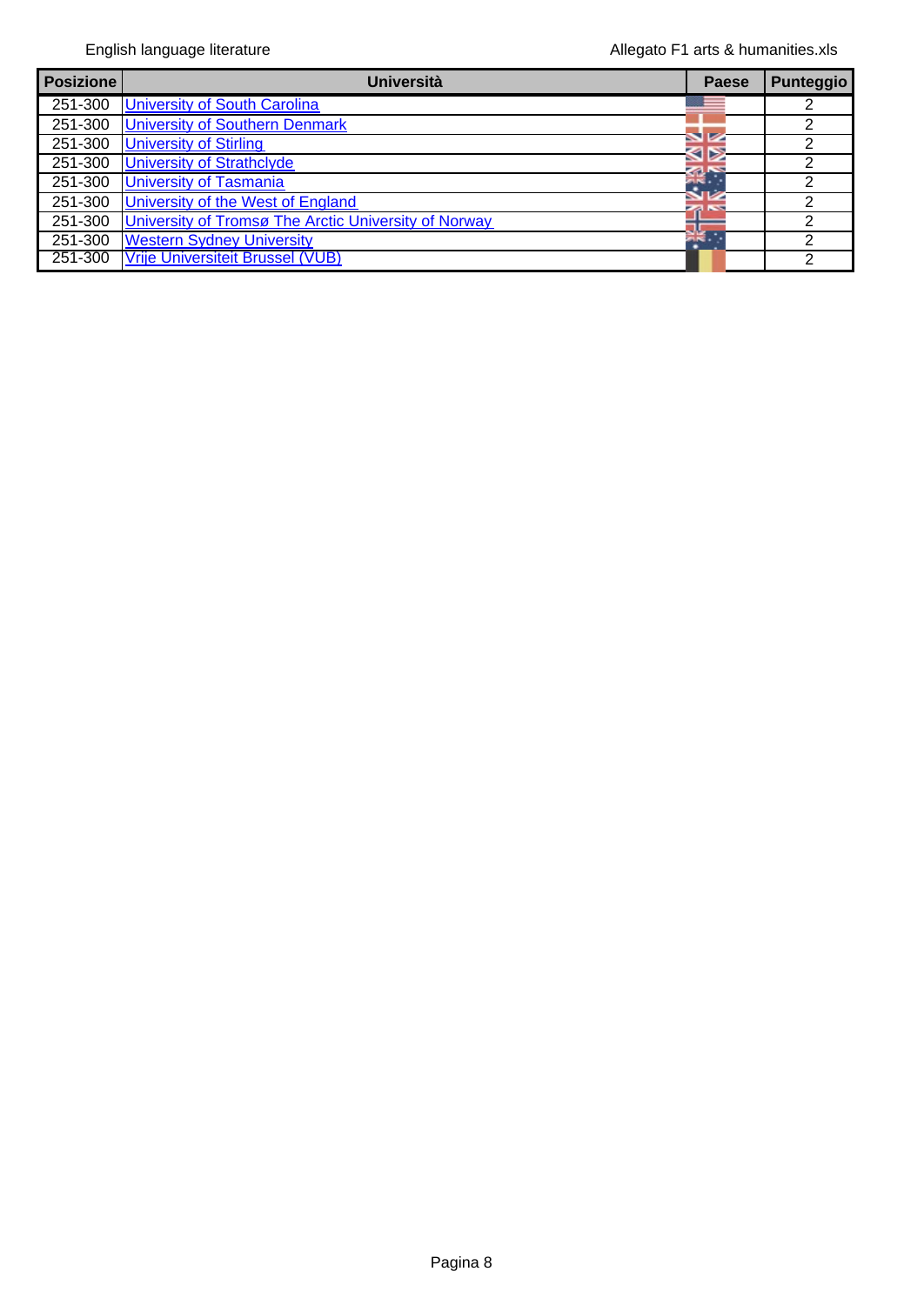| <b>Posizione</b> | <b>Università</b>                                      | <b>Paese</b>            | <b>Punteggio</b> |
|------------------|--------------------------------------------------------|-------------------------|------------------|
| 1                | <b>Harvard University</b>                              |                         | $\overline{20}$  |
| $\overline{2}$   | <b>University of Cambridge</b>                         | NZ<br>Q⊵                | $\overline{20}$  |
| 3                | <b>University of Oxford</b>                            | <b>ZA NS</b>            | 20               |
| 4                | University of California, Berkeley (UCB)               |                         | 20               |
| 5                | <b>Yale University</b>                                 |                         | $\overline{20}$  |
| 6                | London School of Economics and Political Science (LSE) | VZ                      | $\overline{20}$  |
| $\overline{7}$   | <b>Princeton University</b>                            |                         | 20               |
| $\overline{8}$   | <b>Stanford University</b>                             |                         | $\overline{20}$  |
| $\overline{9}$   | <b>The Australian National University</b>              | ₩.,                     | 20               |
| 10               | <b>Columbia University</b>                             |                         | 20               |
| $\overline{11}$  | University of California, Los Angeles (UCLA)           |                         | 15               |
| $\overline{12}$  | <b>University of Wisconsin-Madison</b>                 |                         | $\overline{15}$  |
| 13               | <b>University of Chicago</b>                           |                         | $\overline{15}$  |
| 14               | <b>Kyoto University</b>                                |                         | 15               |
| 15               | <b>The University of Warwick</b>                       | $\frac{N}{N}$           | $\overline{15}$  |
| 16               | Université Paris 1 Panthéon-Sorbonne                   |                         | 15               |
| $\overline{17}$  | The University of Tokyo                                |                         | 15               |
| 18               | <b>University of Toronto</b>                           | ÷                       | 15               |
| 19               | <b>Johns Hopkins University</b>                        |                         | $\overline{15}$  |
| $\overline{20}$  | <b>Duke University</b>                                 |                         | 15               |
| 21               | <b>Cornell University</b>                              |                         | 15               |
| $\overline{22}$  | <b>National University of Singapore (NUS)</b>          |                         | $\overline{15}$  |
| $\overline{22}$  | <b>University of Michigan</b>                          |                         | 15               |
| 24               | University of Pennsylvania                             |                         | 15               |
| $\overline{25}$  | The University of Melbourne                            | ĸ.                      | $\overline{15}$  |
| 26               | <b>Utrecht University</b>                              | <b>SIZ</b>              | 15               |
| $\overline{27}$  | <b>Kings College London</b>                            | za K                    | $\overline{15}$  |
| 28               | Humboldt-Universität zu Berlin                         |                         | 15               |
| 29               | <b>Leiden University</b>                               |                         | $\overline{15}$  |
| $\overline{30}$  | <b>Peking University</b>                               |                         | $\overline{15}$  |
| 31               | <b>The University of Sydney</b>                        |                         | 10               |
| 32               | <b>UCL (University College London)</b>                 |                         | 10               |
| 33               | Universidad Nacional Autónoma de México (UNAM)         | $\circ$                 | $\overline{10}$  |
| 34               | <b>Freie Universitaet Berlin</b>                       | <u>NZ</u>               | $\overline{10}$  |
| 34               | The University of Exeter                               |                         | 10               |
| $\overline{36}$  | <b>McGill University</b>                               | ٠                       | 10               |
| $\overline{37}$  | <b>Northwestern University</b>                         | VZ                      | 10               |
| 38               | The University of Manchester                           | 24 N                    | 10               |
| 39               | <b>Trinity College Dublin</b>                          |                         | 10               |
| 40               | <b>University of British Columbia</b>                  | ь                       | 10               |
| 40               | The University of Hong Kong                            | ÷,                      | 10               |
| 42               | <b>University of California, Davis</b>                 | $\overline{\mathbf{v}}$ | 10               |
| 43               | <b>University of York</b>                              |                         | 10               |
| 44               | <b>University of Texas at Austin</b>                   |                         | 10               |
| 45               | The Chinese University of Hong Kong                    | sie                     | 10               |
| 46               | <b>Queen Mary University of London</b>                 | za N                    | 10               |
| 47               | Ludwig-Maximilians-Universität München                 | ▫                       | 10               |
| 48               | <b>National Taiwan University (NTU)</b>                |                         | 10               |
| 48               | <b>University of Washington</b>                        |                         | 10               |
| 50               | <b>New York University (NYU)</b>                       |                         | 10               |
| 50               | <b>Seoul National University</b>                       | $\bullet$               | $\overline{10}$  |
| 51-100           | <b>Birkbeck, University of London</b>                  |                         | 6                |
| 51-100           | <b>Brown University</b>                                | 92                      | 6                |
| $51 - 100$       | <b>Durham University</b>                               | <b>ZEN</b>              | $\overline{6}$   |
| $51 - 100$       | <b>Erasmus University Rotterdam</b>                    |                         | $\overline{6}$   |
| 51-100           | <b>Fudan University</b>                                |                         | 6                |
| $51 - 100$       | <b>Georgetown University</b>                           |                         | $\overline{6}$   |
| $51 - 100$       | The Hebrew University of Jerusalem                     | ۰                       | $\overline{6}$   |
| 51-100           | <b>Indiana University Bloomington</b>                  |                         | 6                |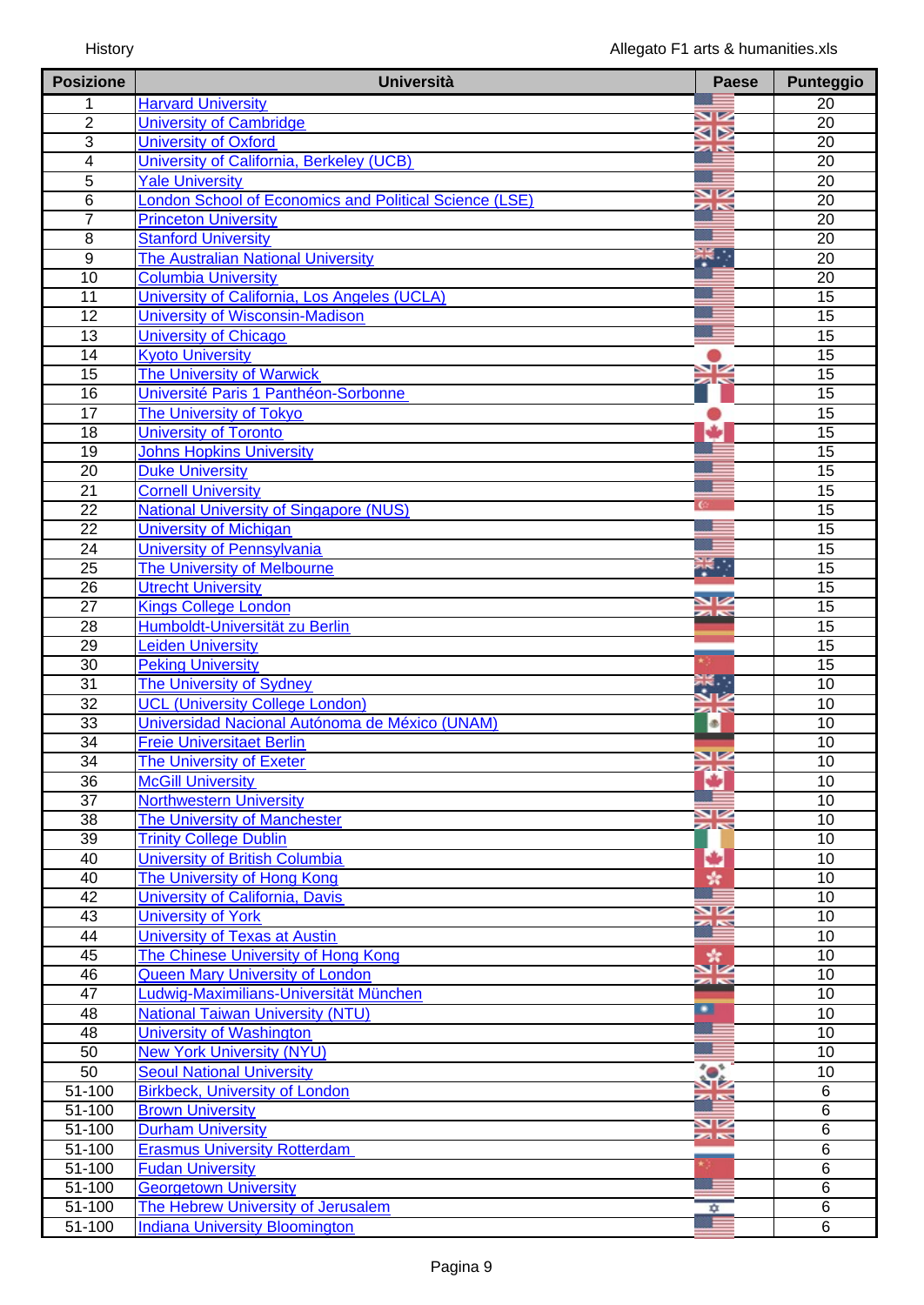| <b>Posizione</b>      | <b>Università</b>                                          | <b>Paese</b>   | <b>Punteggio</b>        |
|-----------------------|------------------------------------------------------------|----------------|-------------------------|
| 51-100                | <b>KU Leuven</b>                                           |                | 6                       |
| 51-100                | <b>Keio University</b>                                     |                | 6                       |
| $51 - 100$            | La Trobe University                                        | aw.,           | 6                       |
| $51 - 100$            | Massachusetts Institute of Technology (MIT)                |                | $\overline{6}$          |
| 51-100                | <b>Monash University</b>                                   | $\mathbf{R}$ . | 6                       |
| 51-100                | Pontificia Universidad Católica de Chile (UC)              |                | $\overline{6}$          |
| 51-100                | Ruprecht-Karls-Universitaet Heidelberg                     |                | $\overline{6}$          |
| 51-100                | <b>SOAS, University of London</b>                          |                | 6                       |
| $\frac{1}{51-100}$    | <b>The University of Auckland</b>                          |                | 6                       |
| $51 - 100$            | The University of New South Wales (UNSW Australia)         |                | $\overline{6}$          |
| $51 - 100$            | <b>The University of Sheffield</b>                         | <b>SIN</b>     | 6                       |
| 51-100                | <b>Tsinghua University</b>                                 |                | 6                       |
| $51 - 100$            | <b>University Complutense Madrid</b>                       | 変              | 6                       |
| $51 - 100$            | Universidad de Buenos Aires (UBA)                          |                | 6                       |
| 51-100                | Universidade de São Paulo                                  | $\bullet$      | 6                       |
| 51-100                | Universidade estadual de Campinas (Unicamp)                | $\bullet$      | 6                       |
| $51 - 100$            | Universidade Federal do Rio de Janeiro                     | ⊖              | 6                       |
| $51 - 100$            | Alma Mater Studiorum - University of Bologna               |                | 6                       |
| 51-100                | Albert-Ludwigs-Universitaet Freiburg                       |                | 6                       |
| 51-100                | Université Catholique de Louvain (UCL)                     |                | $\overline{6}$          |
| $51 - 100$            | Université Paris-Sorbonne (Paris IV)                       |                | $\overline{6}$          |
| $\overline{51} - 100$ | <b>University College Dublin</b>                           |                | 6                       |
| $\frac{1}{51-100}$    | <b>University of Birmingham</b>                            | <b>ZA NS</b>   | 6                       |
| $51 - 100$            | University of California, Irvine                           |                | 6                       |
| $51 - 100$            | University of California, San Diego (UCSD)                 |                | 6                       |
| 51-100                | The University of Edinburgh                                | V<br>za Ko     | 6                       |
| $51 - 100$            | <b>University of Geneva</b>                                | ۰              | 6                       |
| $51 - 100$            | <b>Ghent University</b>                                    |                | 6                       |
| 51-100                | <b>University of Glasgow</b>                               |                | $\overline{6}$          |
| 51-100                | <b>University of Helsinki</b>                              |                | 6                       |
| 51-100                | University of Illinois at Urbana-Champaign                 |                | $\overline{6}$          |
| $51 - 100$            | <b>University of Leeds</b>                                 | VZ             | $\overline{6}$          |
| 51-100                | <b>University of Minnesota</b>                             |                | 6                       |
| $51 - 100$            | University of North Carolina, Chapel Hill                  |                | 6                       |
| $51 - 100$            | <b>University of Otago</b>                                 | ăĶ.            | $\overline{6}$          |
| 51-100                | <b>University of St Andrews</b>                            |                | 6                       |
| 51-100                | <b>University of Virginia</b>                              |                | 6                       |
| $51 - 100$            | <b>Victoria University of Wellington</b>                   | au<br>ak       | $\overline{6}$          |
| $\overline{51-100}$   | <b>Waseda University</b>                                   |                | 6                       |
| 51-100                | <b>Washington University in St. Louis</b>                  |                | 6                       |
| $51 - 100$            | <b>York University</b>                                     | ٠              | $\overline{6}$          |
| 101-150               | <b>Boston College</b>                                      |                | 4                       |
| 101-150               | <b>California Institute of Technology (Caltech)</b>        |                | 4                       |
| 101-150               | <b>Central European University</b>                         |                | 4                       |
| 101-150               | <b>Charles University in Prague</b>                        |                | 4                       |
| 101-150               | <b>Dalhousie University</b>                                | ÷              | 4                       |
| 101-150               | Ecole normale supérieure, Paris                            |                | 4                       |
| 101-150               | <b>European University Institute</b>                       |                | 4                       |
| 101-150               | <b>Georg-August-University Goettingen</b>                  |                | $\overline{4}$          |
| 101-150               | <b>Laval University</b>                                    | ٠              | 4                       |
| 101-150               | <b>Lomonosov Moscow State University</b>                   |                | $\overline{\mathbf{4}}$ |
| 101-150               | <b>Lund University</b>                                     |                | 4                       |
| 101-150               | <b>Macquarie University</b>                                |                | 4                       |
| 101-150               | Nanyang Technological University, Singapore (NTU)          |                | $\overline{4}$          |
| 101-150               | <b>National University of Ireland, Galway</b>              |                | $\overline{\mathbf{4}}$ |
| 101-150               | <b>Osaka University</b>                                    |                | $\overline{4}$          |
| 101-150               | <b>Queen's University at Kingston</b>                      |                | $\overline{4}$          |
| 101-150               | Rheinische Friedrich-Wilhelms-Universitt Bonn              |                | 4                       |
| 101-150               | Rutgers, The State University of New Jersey, New Brunswick |                | 4                       |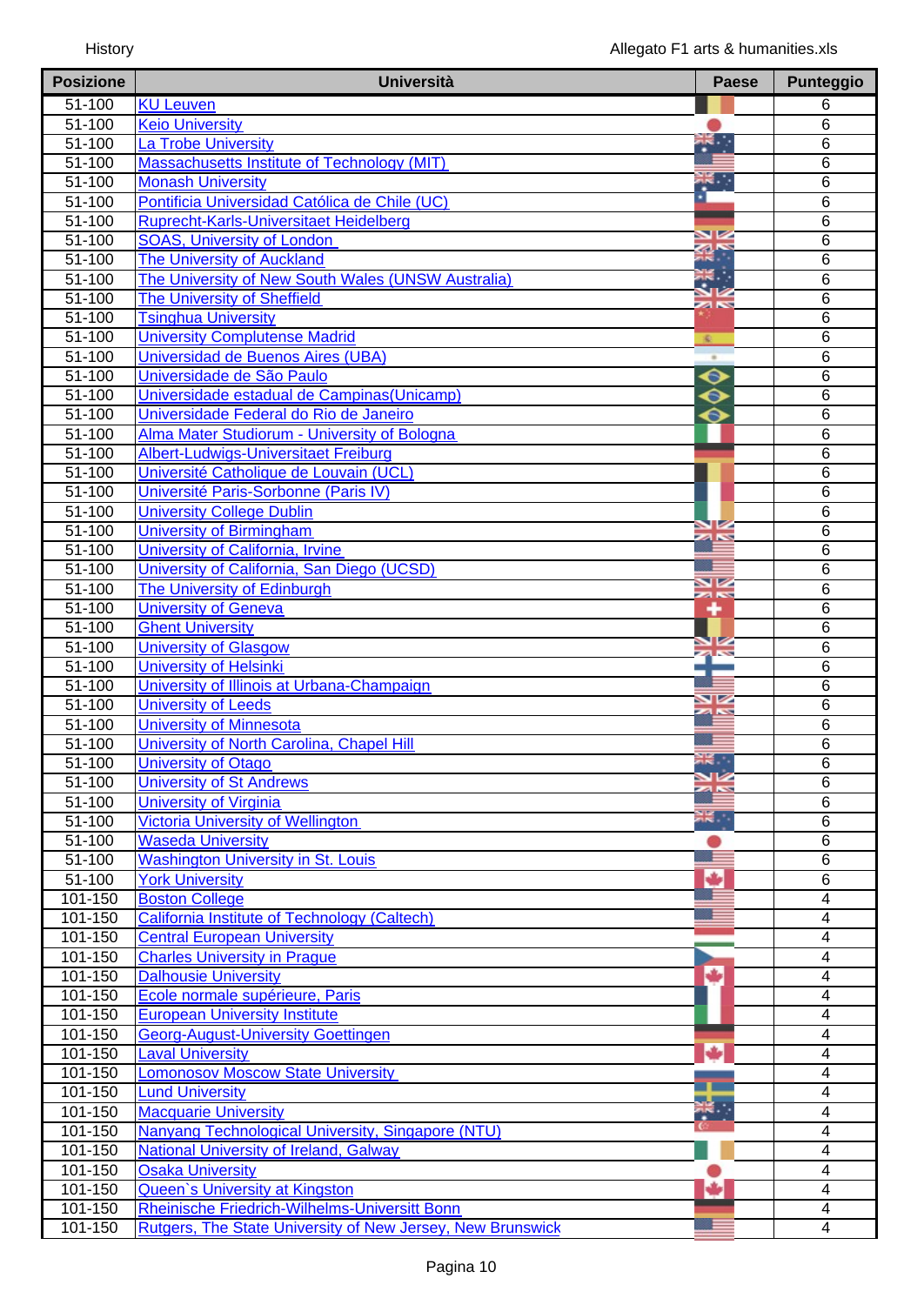| <b>Posizione</b>   | <b>Università</b>                                                                       | <b>Paese</b>       | <b>Punteggio</b>              |
|--------------------|-----------------------------------------------------------------------------------------|--------------------|-------------------------------|
| 101-150            | <b>Sapienza University of Rome</b>                                                      |                    | 4                             |
| 101-150            | <b>Sciences Po Paris</b>                                                                |                    | 4                             |
| 101-150            | <b>Stockholm University</b>                                                             |                    | $\overline{\mathcal{A}}$      |
| 101-150            | <b>Sungkyunkwan University (SKKU)</b>                                                   |                    | $\overline{4}$                |
| 101-150            | The Hong Kong University of Science and Technology                                      | 紫                  | $\overline{\mathcal{A}}$      |
| 101-150            | The University of Queensland                                                            |                    | $\overline{\mathcal{A}}$      |
| 101-150            | The University of Western Australia                                                     |                    | 4                             |
| 101-150            | Universidad Autonoma de Madrid                                                          |                    | 4                             |
| 101-150            | <b>Universidad de Chile</b>                                                             | ×                  | 4                             |
| 101-150            | Universidad de los Andes                                                                |                    | $\overline{4}$                |
| 101-150            | <b>University of Florence</b>                                                           |                    | 4                             |
| $101 - 150$        | Università di Padova                                                                    |                    | $\overline{4}$                |
| 101-150            | University of Rome "Tor Vergata"                                                        |                    | $\overline{\mathcal{A}}$      |
| 101-150            | <b>Universität Bielefeld</b>                                                            |                    | $\overline{\mathcal{A}}$      |
| 101-150            | <b>University of Vienna</b>                                                             | 18                 | $\overline{\mathbf{4}}$       |
| 101-150            | Université de Montréal                                                                  | ÷                  | $\overline{4}$                |
| 101-150            | Universite libre de Bruxelles                                                           | B                  | 4                             |
| 101-150            | <b>University of Aberdeen</b>                                                           | <b>SILLER</b>      | $\overline{4}$                |
| 101-150            | <b>University of Alberta</b>                                                            | ₩                  | 4                             |
| 101-150            | <b>University of Amsterdam</b>                                                          |                    | 4                             |
| 101-150            | <b>The University of Arizona</b>                                                        | VØ                 | 4                             |
| 101-150            | <b>University of Bristol</b>                                                            |                    | $\overline{\mathbf{4}}$       |
| 101-150<br>101-150 | University of California, Santa Barbara (UCSB)<br><b>University of Colorado Boulder</b> |                    | $\overline{\mathcal{A}}$<br>4 |
| 101-150            |                                                                                         |                    | 4                             |
| 101-150            | <b>University of Copenhagen</b><br><b>University of Groningen</b>                       |                    |                               |
| 101-150            | <b>University of Liverpool</b>                                                          |                    | 4<br>$\overline{4}$           |
| 101-150            | University of Maryland, College Park                                                    |                    | 4                             |
| 101-150            | <b>University of Oslo</b>                                                               |                    | 4                             |
| 101-150            | <b>University of Sussex</b>                                                             |                    | 4                             |
| 101-150            | <b>University of Zurich</b>                                                             | <b>SING</b>        | 4                             |
| 101-150            | <b>Uppsala University</b>                                                               |                    | 4                             |
| 101-150            | Vrije Universiteit Amsterdam                                                            |                    | 4                             |
| 101-150            | Westfälische Wilhelms-Universitat Münster                                               |                    | $\overline{\mathcal{A}}$      |
| 151-200            | <b>Aarhus University</b>                                                                |                    | $\overline{2}$                |
| 151-200            | <b>Boston University</b>                                                                |                    | $\overline{2}$                |
| 151-200            | <b>Cardiff University</b>                                                               | VZ<br><b>SAN</b>   | $\overline{2}$                |
| 151-200            | <b>Eberhard Karls Universität Tübingen</b>                                              |                    | $\overline{2}$                |
| 151-200            | <b>George Washington University</b>                                                     |                    | $\overline{2}$                |
| 151-200            | <b>Griffith University</b>                                                              | ∴.                 | $\overline{2}$                |
| 151-200            | <b>Jawaharlal Nehru University</b>                                                      | $\circ$            | $\overline{2}$                |
| 151-200            | Karl-Franzens-Universität Graz                                                          | 壁                  | $\overline{2}$                |
| 151-200            | <b>Korea University</b>                                                                 | $\bullet$          | $\overline{2}$                |
| 151-200            | <b>McMaster University</b>                                                              | ÷                  | $\overline{2}$                |
| 151-200            | <b>Michigan State University</b>                                                        |                    | $\overline{2}$                |
| 151-200            | <b>Nanjing University</b>                                                               |                    | $\overline{2}$                |
| 151-200            | <b>The Ohio State University</b>                                                        |                    | $\overline{2}$                |
| 151-200            | <b>Pennsylvania State University</b>                                                    |                    | $\overline{2}$                |
| 151-200            | <b>Queen's University Belfast</b>                                                       | VZ<br><b>ZA NS</b> | $\overline{2}$                |
| 151-200            | Renmin (People's) University of China                                                   |                    | $\overline{2}$                |
| 151-200            | <b>Royal Holloway University of London</b>                                              | <b>NK</b>          | $\overline{2}$                |
| 151-200            | <b>Saint-Petersburg State University</b>                                                |                    | $\overline{2}$                |
| 151-200            | <b>Simon Fraser University</b>                                                          | ۰                  | $\overline{2}$                |
| 151-200            | <b>Tel Aviv University</b>                                                              | ÷                  | $\overline{2}$                |
| 151-200            | <b>Texas A&amp;M University</b>                                                         | V                  | $\overline{2}$                |
| 151-200            | The University of Nottingham                                                            | <b>as</b>          | $\overline{2}$                |
| 151-200            | <b>The University of Western Ontario</b>                                                | ₩                  | $\overline{2}$                |
| 151-200            | Universidade Federal de Minas Gerais                                                    | $\bullet$          | $\overline{2}$                |
| 151-200            | <b>Universidade Federal Fluminense</b>                                                  |                    | $\overline{2}$                |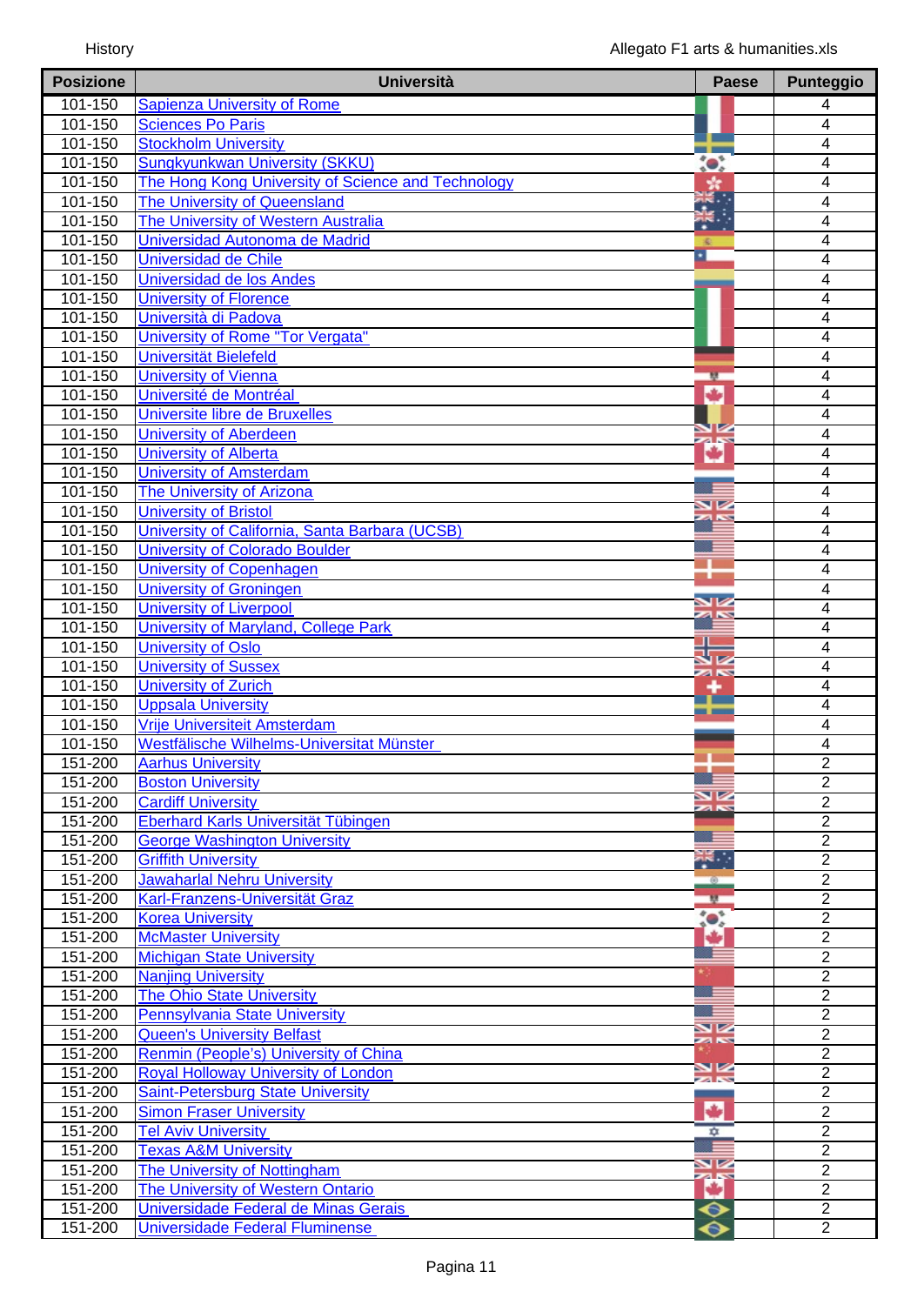| <b>Posizione</b> | <b>Università</b>                       | <b>Paese</b>  | <b>Punteggio</b> |
|------------------|-----------------------------------------|---------------|------------------|
| 151-200          | <b>Ca' Foscari University of Venice</b> |               | 2                |
| 151-200          | <b>University of Barcelona</b>          |               | $\overline{2}$   |
| 151-200          | Universität Frankfurt am Main           |               | $\overline{2}$   |
| 151-200          | <b>University of Cologne</b>            |               | $\overline{2}$   |
| 151-200          | Universität Konstanz                    |               | $\overline{2}$   |
| 151-200          | <b>Aix-Marseille University</b>         |               | $\overline{2}$   |
| 151-200          | Université de Strasbourg                |               | $\overline{2}$   |
| 151-200          | Université du Québec                    | ٠             | $\overline{2}$   |
| 151-200          | <b>University College Cork</b>          |               | $\overline{2}$   |
| 151-200          | <b>University of Basel</b>              |               | $\overline{2}$   |
| 151-200          | <b>University of Bergen</b>             |               | $\overline{2}$   |
| 151-200          | <b>University of Calgary</b>            | ٠             | $\overline{2}$   |
| 151-200          | <b>University of Canterbury</b>         | ă¥.           | $\overline{2}$   |
| 151-200          | <b>University of Coimbra</b>            | ۰             | $\overline{2}$   |
| 151-200          | <b>University of Delhi</b>              | $\circ$       | $\overline{2}$   |
| 151-200          | <b>University of Leicester</b>          | SB 2<br>24 NS | $\overline{2}$   |
| 151-200          | <b>University of Notre Dame</b>         |               | $\overline{2}$   |
| 151-200          | <b>University of Ottawa</b>             | ۰             | 2                |
| 151-200          | <b>University of Pittsburgh</b>         |               | $\overline{2}$   |
| 151-200          | <b>University of Rochester</b>          |               | $\overline{2}$   |
| 151-200          | <b>Vanderbilt University</b>            |               | 2                |
| 151-200          | <b>Yonsei University</b>                | $\bullet$ .   | 2                |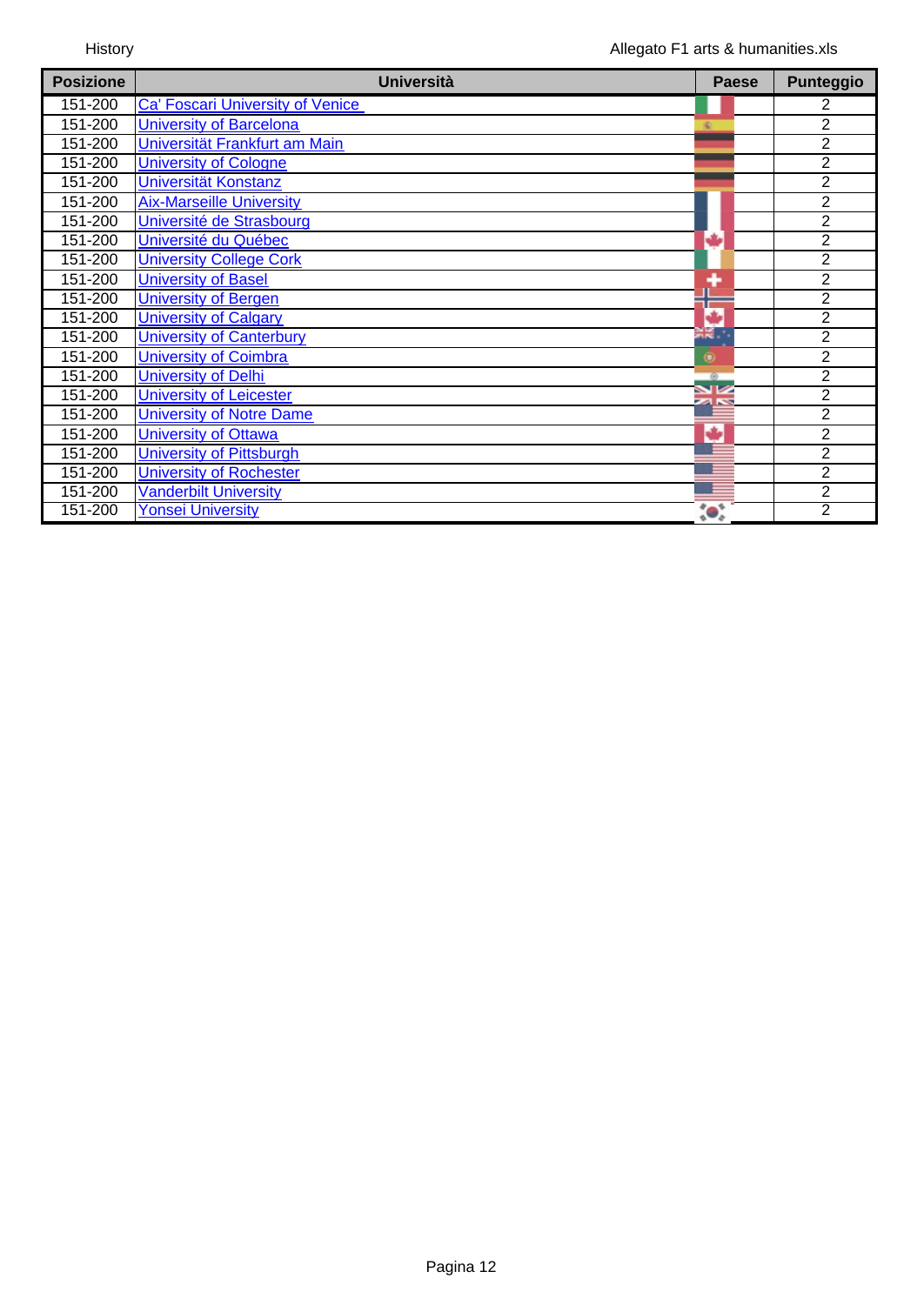| <b>Posizione</b> | <b>Università</b>                                 | <b>Paese</b>    | <b>Punteggio</b> |
|------------------|---------------------------------------------------|-----------------|------------------|
| 1                | Massachusetts Institute of Technology (MIT)       |                 | 20               |
| $\overline{2}$   | University of California, Los Angeles (UCLA)      |                 | 20               |
| 3                | The University of Edinburgh                       | VØ              | 20               |
| $\overline{4}$   | <b>Harvard University</b>                         | <b>Ball</b>     | 20               |
| 4                | <b>University of Cambridge</b>                    | VØ              | 20               |
| $\,6$            | <b>University of Oxford</b>                       | ⊲ ⊳             | 20               |
| $\overline{7}$   | <b>Stanford University</b>                        | <b>Ball New</b> | 20               |
| 8                | <b>National University of Singapore (NUS)</b>     |                 | 20               |
| $\overline{9}$   | The University of Hong Kong                       |                 | $\overline{20}$  |
|                  |                                                   | sk.             |                  |
| 10               | University of Massachusetts Amherst               |                 | 20               |
| 11               | University of California, Berkeley (UCB)          |                 | 15               |
| $\overline{12}$  | <b>University of Pennsylvania</b>                 | V               | $\overline{15}$  |
| 13               | <b>Lancaster University</b>                       | 23 N            | 15               |
| 14               | <b>Peking University</b>                          |                 | 15               |
| $\overline{15}$  | The University of Melbourne                       | řk.,            | $\overline{15}$  |
| 16               | <b>The Australian National University</b>         |                 | 15               |
| 17               | <b>UCL (University College London)</b>            | za Ko           | 15               |
| $\overline{18}$  | <b>City University of Hong Kong</b>               | 责               | $\overline{15}$  |
| 19               | <b>The University of Tokyo</b>                    |                 | 15               |
| 20               | <b>The Ohio State University</b>                  |                 | 15               |
| $\overline{21}$  | The Chinese University of Hong Kong               | sk.             | 15               |
| $\overline{22}$  | <b>University of Amsterdam</b>                    |                 | 15               |
| $\overline{23}$  | <b>University of Chicago</b>                      |                 | 15               |
| $\overline{24}$  | Nanyang Technological University, Singapore (NTU) |                 | 15               |
| $\overline{25}$  | <b>McGill University</b>                          |                 | 15               |
| $\overline{25}$  | <b>University of British Columbia</b>             |                 | $\overline{15}$  |
| 27               | University of Maryland, College Park              |                 | 15               |
| $\overline{28}$  | <b>The University of Sydney</b>                   | ю.,             | 15               |
| $\overline{29}$  | <b>Leiden University</b>                          |                 | $\overline{15}$  |
| 30               |                                                   |                 |                  |
|                  | <b>New York University (NYU)</b>                  |                 | 15               |
| $\overline{31}$  | University of California, San Diego (UCSD)        | ÷               | 10               |
| 31               | <b>University of Toronto</b>                      | vila<br>⊓re     | 10               |
| 33               | <b>The University of Auckland</b>                 |                 | 10               |
| $\overline{34}$  | University of California, Santa Barbara (UCSB)    |                 | 10               |
| 35               | <b>Lomonosov Moscow State University</b>          |                 | 10               |
| 35               | <b>The Hong Kong Polytechnic University</b>       | حاله            | 10               |
| 37               | <b>University of Michigan</b>                     |                 | 10               |
| 37               | <b>University of Southern California</b>          |                 | 10               |
| 39               | The University of Manchester                      | VZ              | 10               |
| 39               | University of California, Santa Cruz              |                 | 10               |
| 41               | <b>Seoul National University</b>                  | $\bullet$       | 10               |
| 42               | <b>University of Texas at Austir</b>              |                 | 10               |
| 43               | <b>Cornell University</b>                         |                 | 10               |
| 44               | <b>National Taiwan University (NTU)</b>           | ∙               | 10               |
| 45               | University of Illinois at Urbana-Champaign        |                 | 10               |
| 46               | <b>Radboud University</b>                         |                 | 10               |
| 47               | <b>National Tsing Hua University</b>              | ▫               | 10               |
| 48               | <b>Monash University</b>                          |                 | 10               |
| 49               | <b>Georgetown University</b>                      |                 | $\overline{10}$  |
| 50               | The University of Queensland                      | F.              | 10               |
| 51-100           | <b>Beijing Foreign Studies University</b>         |                 | 6                |
| 51-100           | <b>Boston University</b>                          |                 | 6                |
| $51 - 100$       |                                                   |                 | $\overline{6}$   |
|                  | <b>Brown University</b>                           |                 |                  |
| $51 - 100$       | <b>Carnegie Mellon University</b>                 |                 | 6                |
| 51-100           | <b>Freie Universitaet Berlin</b>                  |                 | 6                |
| 51-100           | <b>Fudan University</b>                           |                 | 6                |
| $51 - 100$       | Humboldt-Universität zu Berlin                    |                 | 6                |
| 51-100           | <b>Indiana University Bloomington</b>             |                 | 6                |
| $51 - 100$       | <b>KU Leuven</b>                                  |                 | $\overline{6}$   |
| $51 - 100$       | <b>Korea University</b>                           | $\bullet$       | 6                |
| $51 - 100$       | <b>Kyoto University</b>                           |                 | 6                |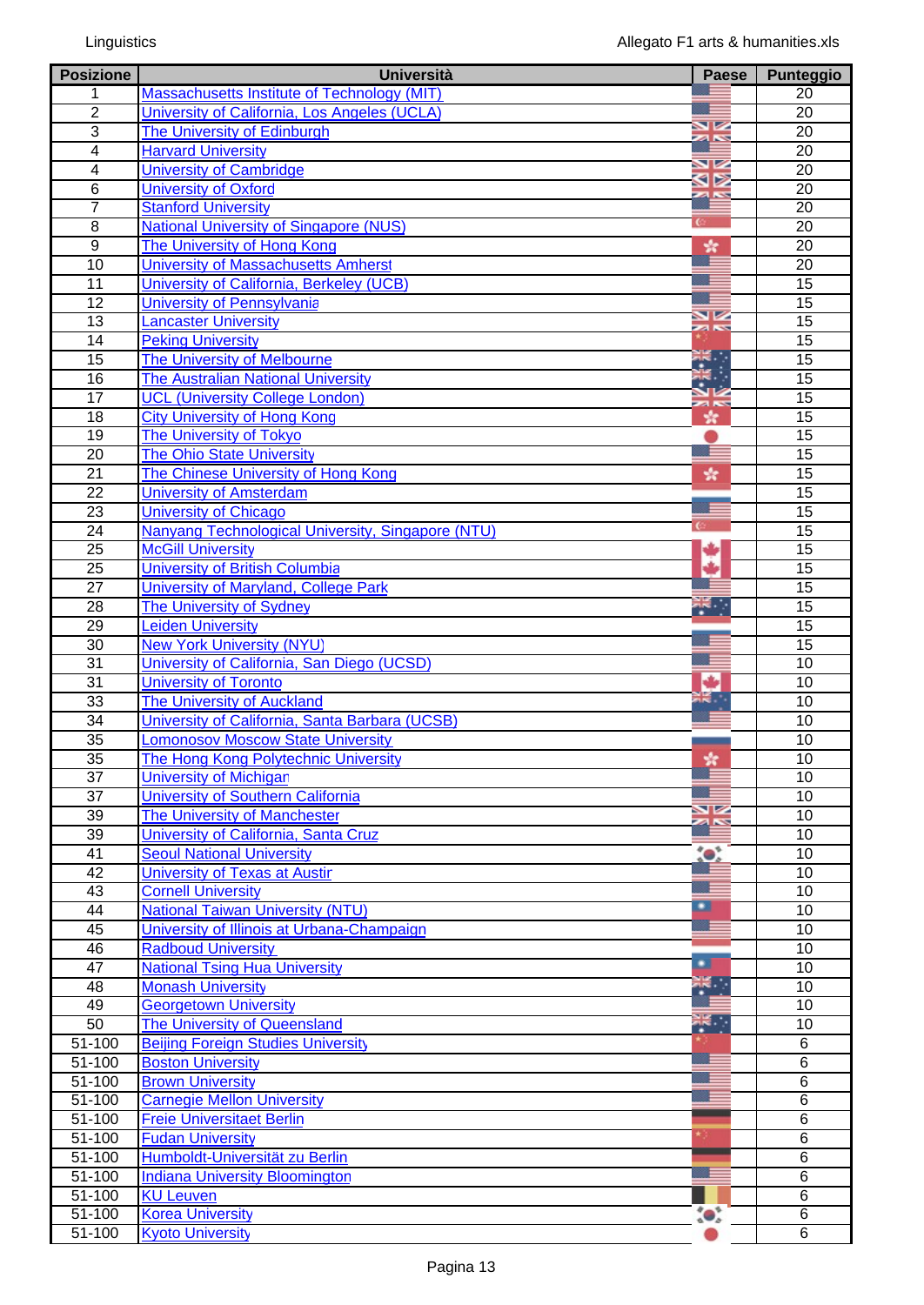| <b>Posizione</b>   | <b>Università</b>                                          | <b>Paese</b>   | <b>Punteggio</b>         |
|--------------------|------------------------------------------------------------|----------------|--------------------------|
| 51-100             | Ludwig-Maximilians-Universität München                     |                | 6                        |
| $51 - 100$         | <b>Macquarie University</b>                                | 装              | 6                        |
| 51-100             | <b>Michigan State University</b>                           |                | 6                        |
| 51-100             | <b>National Taiwan Normal University</b>                   |                | 6                        |
| $51 - 100$         | <b>Pennsylvania State University</b>                       |                | 6                        |
| 51-100             | Pontificia Universidad Católica de Chile (UC)              | Δ              | 6                        |
| $51 - 100$         | <b>Queen Mary University of London</b>                     | $\frac{N}{N}$  | 6                        |
| $51 - 100$         | <b>Saint-Petersburg State University</b>                   |                | 6                        |
| $51 - 100$         | Shanghai Jiao Tong University                              |                | 6                        |
| $51 - 100$         | <b>SOAS, University of London</b>                          | NZ             | 6                        |
| $51 - 100$         | <b>Stockholm University</b>                                | $\mathbf{z}$   | 6                        |
| $51 - 100$         | The University of Nottingham                               | 92<br>23 N.Y   | $\overline{6}$           |
| $51 - 100$         | <b>Tsinghua University</b>                                 |                | 6                        |
| $51 - 100$         | Universidad de Buenos Aires (UBA)                          | $\blacksquare$ | $\overline{6}$           |
| $51 - 100$         | Universidad Nacional Autónoma de México (UNAM)             | $\circledast$  | $\overline{6}$           |
| 51-100             | Universidade estadual de Campinas (Unicamp)                | ◒              | $\overline{6}$           |
| 51-100             | <b>University of Barcelona</b>                             | 凌              | $\overline{6}$           |
| $51 - 100$         | Universität Potsdam                                        |                | $\overline{6}$           |
| 51-100             | <b>University of Vienna</b>                                | <b>M</b>       | $\overline{6}$           |
| $51 - 100$         | Université Paris-Sorbonne (Paris IV)                       |                | $\overline{6}$           |
| 51-100             | Universiti Kebangsaan Malaysia (UKM)                       | $\bullet$      | 6                        |
| $51 - 100$         | Universiti Malaya (UM)                                     | $\bullet$      | $6\overline{6}$          |
| $\frac{1}{51-100}$ | The University of Arizona                                  |                | 6                        |
| $51 - 100$         | <b>University of Birmingham</b>                            | VZ             | $\overline{6}$           |
| $51 - 100$         | <b>University of Copenhagen</b>                            | ฅ∾             | 6                        |
| $51 - 100$         | <b>University of Geneva</b>                                | ٠              | 6                        |
| 51-100             |                                                            |                |                          |
| $51 - 100$         | <b>University of Groningen</b>                             |                | 6                        |
|                    | University of Hawai'i at Mañoa                             |                | 6                        |
| 51-100             | <b>University of Helsinki</b>                              |                | 6                        |
| 51-100             | The University of Newcastle, Australia (UoN)               |                | 6                        |
| $51 - 100$         | University of Washington                                   | VZ             | 6                        |
| $51 - 100$         | <b>University of York</b>                                  | za re          | 6                        |
| 51-100             | <b>University of Zurich</b>                                |                | 6                        |
| $51 - 100$         | <b>Uppsala University</b>                                  |                | 6                        |
| 51-100             | <b>Utrecht University</b>                                  | an a           | 6                        |
| $51 - 100$         | <b>Victoria University of Wellington</b>                   |                | $\overline{6}$           |
| 51-100             | <b>Waseda University</b>                                   |                | 6                        |
| $51 - 100$         | <b>Yale University</b>                                     |                | 6                        |
| $101 - 150$        | <b>Arizona State University</b>                            |                | $\overline{4}$           |
| 101-150            | <b>Beijing Normal University</b>                           |                | $\overline{\mathbf{4}}$  |
| 101-150            | <b>Cardiff University</b>                                  | $\frac{N}{2}$  | $\overline{\mathcal{A}}$ |
| 101-150            | <b>Charles University in Prague</b>                        |                | $\overline{4}$           |
| 101-150            | <b>Chulalongkorn University</b>                            |                | $\overline{4}$           |
| 101-150            | <b>Columbia University</b>                                 |                | $\overline{\mathbf{4}}$  |
| 101-150            | Hankuk (Korea) University of Foreign Studies               |                | $\overline{4}$           |
| 101-150            | <b>Johns Hopkins University</b>                            |                | $\overline{\mathbf{4}}$  |
| 101-150            | <b>Kings College London</b>                                | V<br>75        | 4                        |
| 101-150            | <b>Lund University</b>                                     |                | 4                        |
| 101-150            | <b>National Chengchi University</b>                        | ā              | $\overline{\mathcal{A}}$ |
| 101-150            | <b>National Chiao Tung University</b>                      | $\blacksquare$ | $\overline{\mathcal{A}}$ |
| 101-150            | <b>Newcastle University</b>                                | $\frac{N}{N}$  | $\overline{\mathcal{A}}$ |
| 101-150            | <b>Northwestern University</b>                             |                | $\overline{\mathbf{4}}$  |
| 101-150            | <b>Osaka University</b>                                    |                | $\overline{4}$           |
| 101-150            | <b>Princeton University</b>                                |                | 4                        |
| 101-150            | Rutgers, The State University of New Jersey, New Brunswick |                | $\overline{4}$           |
| 101-150            | The Hong Kong Institute of Education                       |                | $\overline{4}$           |
| 101-150            | The University of Adelaide                                 |                | 4                        |
| 101-150            | The University of New South Wales (UNSW Australia)         |                | 4                        |
| 101-150            | <b>Trinity College Dublin</b>                              |                | 4                        |
| 101-150            | Universidad Autonoma de Madrid                             |                | 4                        |
| 101-150            | <b>University Complutense Madrid</b>                       | 変              | $\overline{4}$           |
|                    |                                                            |                |                          |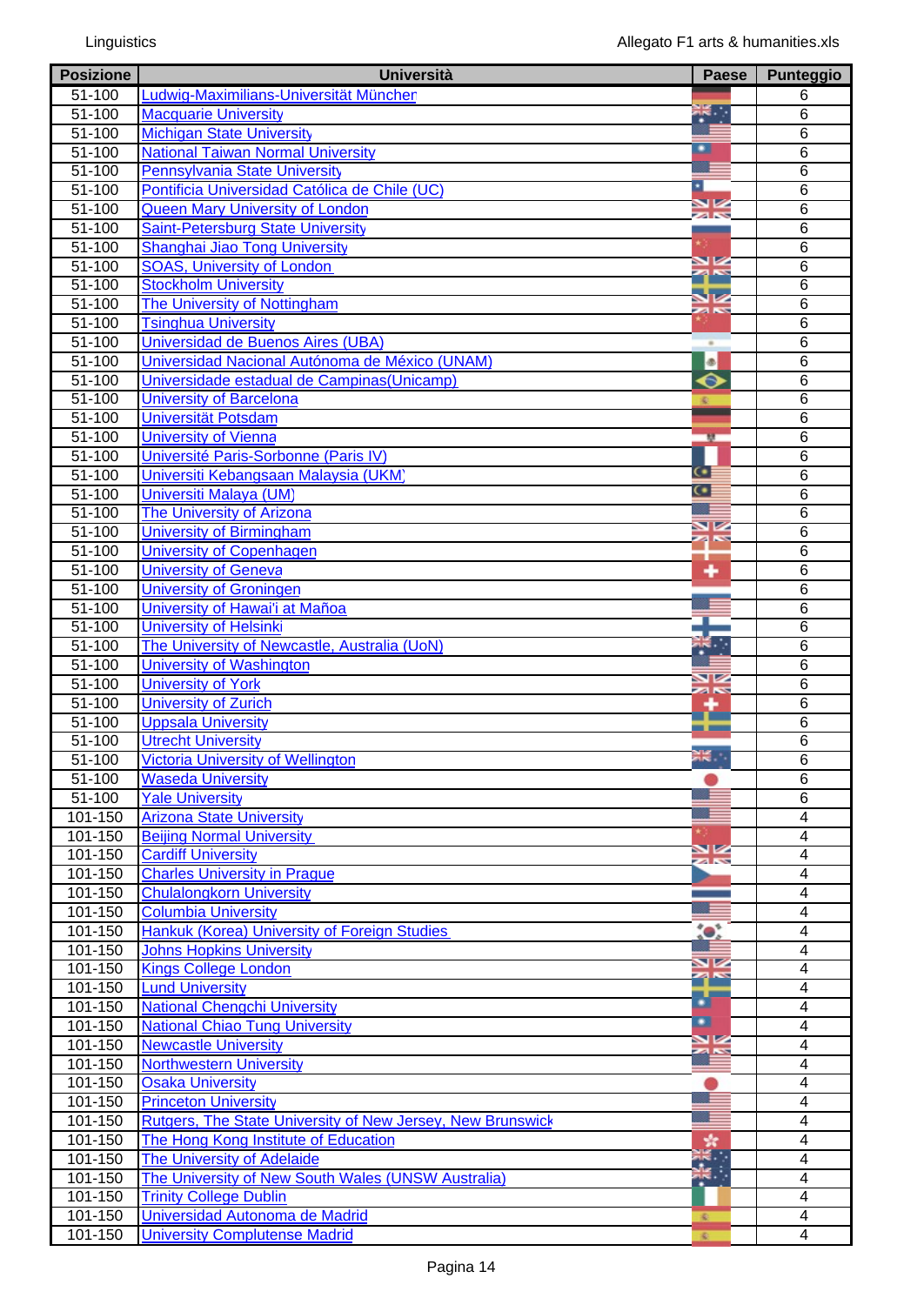| <b>Posizione</b> | <b>Università</b>                                    | <b>Paese</b>              | Punteggio      |
|------------------|------------------------------------------------------|---------------------------|----------------|
| $101 - 150$      | Universidade de São Paulo                            | ◒                         | 4              |
| 101-150          | Universidade Federal de Minas Gerais                 | $\bullet$                 | 4              |
| 101-150          | Universidade Federal do Rio de Janeiro               | $\bullet$                 | $\overline{4}$ |
| 101-150          | Universität Frankfurt am Main                        |                           | 4              |
| 101-150          | Albert-Ludwigs-Universitaet Freiburg                 |                           | $\overline{4}$ |
| 101-150          | <b>University Hamburg</b>                            |                           | 4              |
| 101-150          | <b>University of Cologne</b>                         |                           | 4              |
| 101-150          | <b>Universität Leipzig</b>                           |                           | $\overline{4}$ |
| 101-150          | <b>Universitat Pompeu Fabra</b>                      | 変                         | $\overline{4}$ |
| 101-150          | Université Catholique de Louvain (UCL)               |                           | 4              |
| 101-150          | Université de Montréal                               | ی                         | $\overline{4}$ |
| 101-150          | Universiti Sains Malaysia (USM)                      | $\bullet$ :               | $\overline{4}$ |
| 101-150          | <b>University of Alberta</b>                         | ٠                         | 4              |
| 101-150          |                                                      | $\frac{1}{2}$             | $\overline{4}$ |
|                  | <b>University of Canterbury</b>                      |                           |                |
| 101-150          | <b>University of Connecticut</b>                     |                           | $\overline{4}$ |
| 101-150          | <b>University of Essex</b>                           | XK                        | 4              |
| 101-150          | <b>Ghent University</b>                              |                           | $\overline{4}$ |
| 101-150          | University of Glasgow                                | <b>ZIN</b>                | $\overline{4}$ |
| 101-150          | University of Oregon                                 |                           | $\overline{4}$ |
| 101-150          | University of Oslo                                   |                           | $\overline{4}$ |
| 101-150          | <b>University of Reading</b>                         | 23 N.Y                    | $\overline{4}$ |
| 101-150          | University of Science and Technology of China        |                           | $\overline{4}$ |
| 101-150          | <b>University of Szeged</b>                          |                           | 4              |
| 101-150          | University of Tromsø The Arctic University of Norway | 5G                        | $\overline{4}$ |
| 101-150          | <b>University of Waikato</b>                         | $\overline{\mathbf{R}}$ . | $\overline{4}$ |
| 101-150          | <b>University of Warsaw</b>                          |                           | 4              |
| 101-150          | Vrije Universiteit Amsterdam                         |                           | 4              |
| 101-150          | <b>York University</b>                               | ٠                         | $\overline{4}$ |
| 151-200          | <b>Aarhus University</b>                             |                           | $\overline{2}$ |
| 151-200          | <b>Aston University</b>                              | K                         | $\overline{2}$ |
| 151-200          | <b>Birkbeck, University of London</b>                |                           | $\overline{2}$ |
| 151-200          | <b>City University of New York</b>                   |                           | $\overline{2}$ |
| 151-200          | Eberhard Karls Universität Tübingen                  |                           | $\overline{2}$ |
| 151-200          | Eötvös Lorànd University                             |                           | $\overline{2}$ |
| 151-200          | <b>Georg-August-University Goettingen</b>            |                           | $\overline{2}$ |
| 151-200          | The Hebrew University of Jerusalem                   |                           | $\overline{2}$ |
| 151-200          | <b>Iowa State University</b>                         |                           | $\overline{2}$ |
| 151-200          | <b>Jagiellonian University</b>                       |                           | $\overline{2}$ |
| 151-200          | <b>King Saud University</b>                          | sau                       | $\overline{2}$ |
| 151-200          | <b>La Trobe University</b>                           | 業                         | $\overline{2}$ |
| 151-200          | <b>Nanjing University</b>                            |                           | $\overline{2}$ |
| 151-200          | <b>National Cheng Kung University</b>                | ∙                         | $\overline{2}$ |
| 151-200          | Pontifícia Universidade Católica do Rio de Janeiro   | Θ                         | $\overline{2}$ |
| 151-200          | <b>Purdue University</b>                             |                           | $\overline{2}$ |
| 151-200          | Ruprecht-Karls-Universitaet Heidelberg               |                           | $\overline{2}$ |
| 151-200          | <b>Simon Fraser University</b>                       |                           | $\overline{2}$ |
| 151-200          | <b>Sophia University</b>                             |                           | $\overline{2}$ |
| 151-200          | <b>Tel Aviv University</b>                           | ₩                         | $\overline{c}$ |
| 151-200          | <b>The University of Sheffield</b>                   |                           | $\overline{2}$ |
| 151-200          | <b>The University of Warwick</b>                     |                           | $\overline{2}$ |
| 151-200          | The University of Western Australia                  |                           | $\overline{2}$ |
| 151-200          | <b>Tohoku University</b>                             |                           | $\overline{2}$ |
| 151-200          | Universidad de Chile                                 | ×.                        | $\overline{2}$ |
| 151-200          | <b>University of Granada</b>                         |                           | $\overline{2}$ |
| 151-200          | Universidade Federal do Rio Grande Do Sul            | ◆                         | $\overline{2}$ |
| 151-200          | Università Cattolica del Sacro Cuore                 |                           | $\overline{2}$ |
| 151-200          | Università degli Studi di Pavia                      |                           | $\overline{2}$ |
| 151-200          | <b>University of Siena</b>                           |                           | $\overline{2}$ |
| 151-200          | Alma Mater Studiorum - University of Bologna         |                           | $\overline{2}$ |
| 151-200          | Universität des Saarlandes                           |                           | $\overline{2}$ |
| 151-200          | Friedrich-Alexander-Universität Erlangen-Nürnberg    |                           | $\overline{2}$ |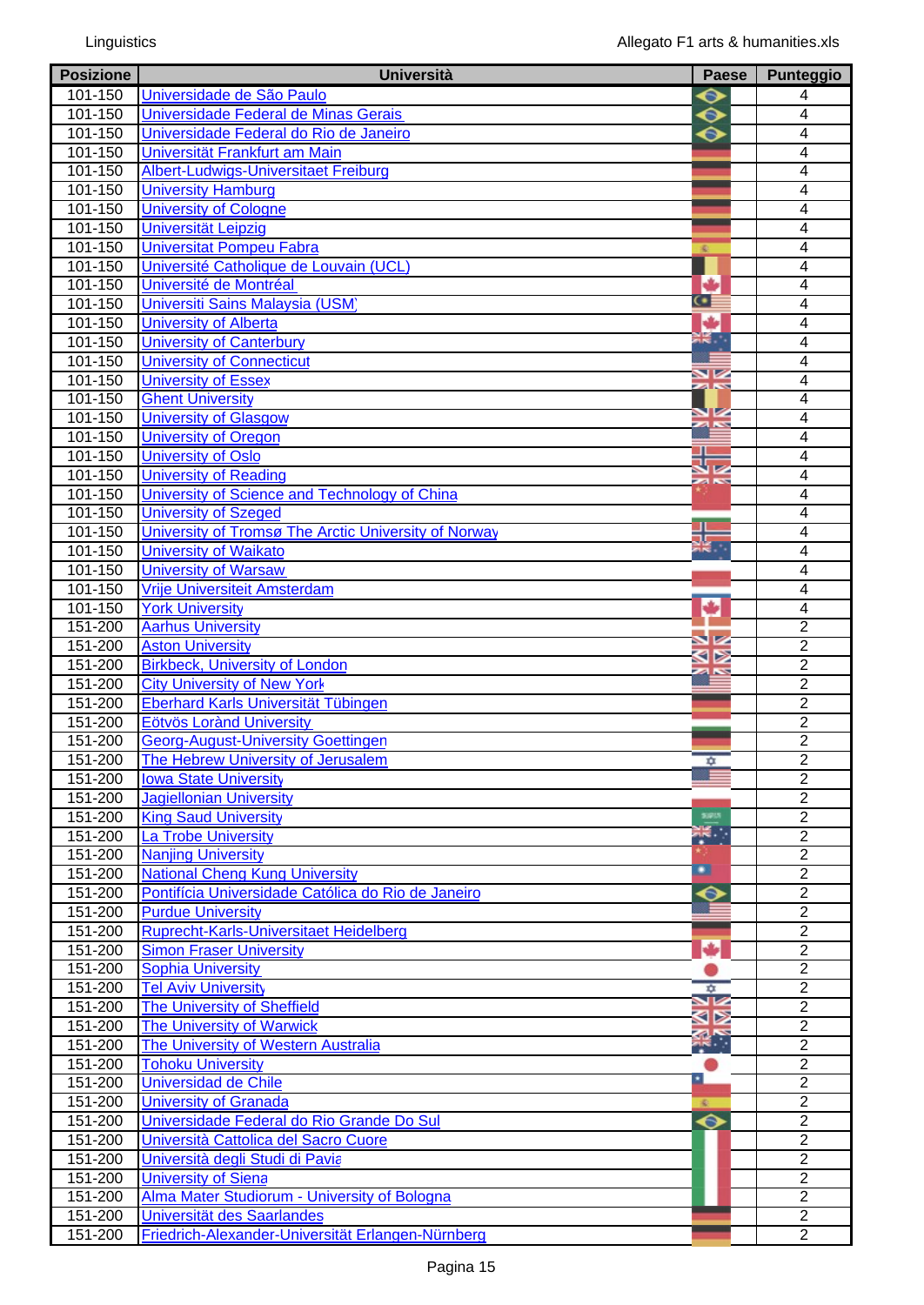| <b>Posizione</b> | <b>Università</b>                      | <b>Paese</b>         | <b>Punteggio</b> |
|------------------|----------------------------------------|----------------------|------------------|
| 151-200          | Universität Konstanz                   |                      | 2                |
| 151-200          | Université du Québec                   |                      | $\mathbf{2}$     |
| 151-200          | Universite libre de Bruxelles          |                      | $\mathbf{2}$     |
| 151-200          | Université Lumière Lyon 2              |                      | $\mathbf{2}$     |
| 151-200          | <b>University of Bergen</b>            |                      | 2                |
| 151-200          | <b>University of Bucharest</b>         |                      | $\mathfrak{p}$   |
| 151-200          | <b>University of Cape Town</b>         |                      | $\overline{2}$   |
| 151-200          | <b>University of Debrecen</b>          |                      | $\overline{2}$   |
| 151-200          | <b>University of Delaware</b>          |                      | $\overline{2}$   |
| 151-200          | <b>University of Leeds</b>             |                      | $\overline{2}$   |
| 151-200          | <b>University of Liverpool</b>         |                      | 2                |
| 151-200          | <b>University of New Mexicc</b>        |                      | $\overline{2}$   |
| 151-200          | <b>University of Otago</b>             | $\frac{2}{\sqrt{2}}$ | $\overline{2}$   |
| 151-200          | <b>University of Ottawa</b>            |                      | $\mathbf{2}$     |
| 151-200          | <b>University of Southampton</b>       |                      | $\overline{2}$   |
| 151-200          | <b>University of Wisconsin-Madison</b> |                      | $\overline{2}$   |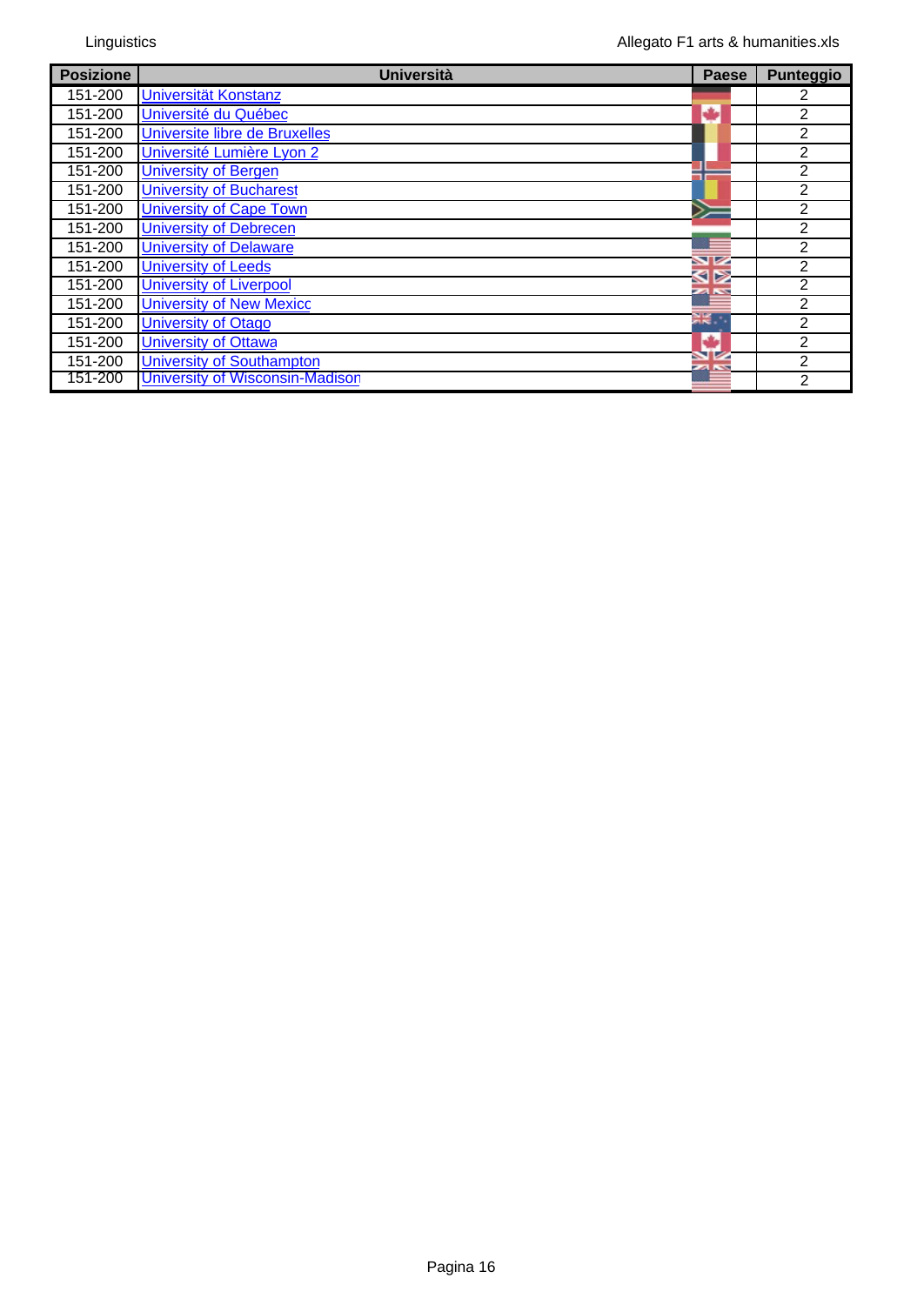| <b>Posizione</b> | <b>Università</b>                             | <b>Paese</b>           | <b>Punteggio</b> |
|------------------|-----------------------------------------------|------------------------|------------------|
|                  | <b>University of Oxford</b>                   |                        | $\overline{20}$  |
| $\overline{2}$   | <b>University of Cambridge</b>                | 9⊠<br><b>Ball Nove</b> | 20               |
| 3                | <b>Harvard University</b>                     |                        | 20               |
| 4                | University of California, Berkeley (UCB)      |                        | 20               |
| $\overline{5}$   | <b>Peking University</b>                      |                        | $\overline{20}$  |
| $\overline{6}$   | The University of Tokyo                       |                        | 20               |
| $\overline{7}$   | <b>Yale University</b>                        |                        | 20               |
| $\overline{8}$   | <b>Stanford University</b>                    |                        | $\overline{20}$  |
| $\overline{9}$   | Université Paris-Sorbonne (Paris IV)          |                        | 20               |
| $\overline{10}$  | University of California, Los Angeles (UCLA)  |                        | 20               |
| $\overline{11}$  | <b>National University of Singapore (NUS)</b> |                        | 20               |
| $\overline{12}$  | <b>Columbia University</b>                    |                        | 20               |
| $\overline{13}$  | <b>Princeton University</b>                   |                        | 20               |
| 14               | Humboldt-Universität zu Berlin                |                        | 20               |
| $\overline{15}$  | The University of Hong Kong                   | $\frac{d}{d\lambda}$   | 20               |
| 16               | <b>Seoul National University</b>              | $\bullet$              | 15               |
| $\overline{17}$  | <b>Kyoto University</b>                       |                        | $\overline{15}$  |
| 17               | <b>UCL (University College London)</b>        | V                      | $\overline{15}$  |
| 19               | Massachusetts Institute of Technology (MIT)   |                        | 15               |
| 20               | <b>Sungkyunkwan University (SKKU)</b>         | to:                    | 15               |
| $\overline{21}$  | University of Toronto                         | ÷                      | 15               |
| $\overline{22}$  | <b>New York University (NYU)</b>              |                        | 15               |
| 22               | <b>University of Chicago</b>                  |                        | 15               |
| 24               | <b>The Australian National University</b>     | ₩.                     | 15               |
| $\overline{25}$  | <b>The University of Manchester</b>           |                        | 15               |
| $\overline{26}$  | The University of Edinburgh                   | za K                   | $\overline{15}$  |
| $\overline{27}$  | <b>Korea University</b>                       | $\bullet$              | 15               |
| 27               | Ludwig-Maximilians-Universität München        |                        | 15               |
| $\overline{27}$  | <b>Yonsei University</b>                      | $\bullet$              | $\overline{15}$  |
| 30               | Ruprecht-Karls-Universitaet Heidelberg        |                        | 15               |
| 30               | The Chinese University of Hong Kong           | 火                      | 15               |
| $\overline{32}$  | <b>Freie Universitaet Berlin</b>              |                        | $\overline{15}$  |
| 33               | <b>The University of Warwick</b>              | ¥                      | $\overline{15}$  |
| 34               | <b>McGill University</b>                      | ÷                      | 15               |
| $\overline{35}$  | <b>Tsinghua University</b>                    |                        | $\overline{15}$  |
| $\overline{36}$  | <b>Fudan University</b>                       |                        | 15               |
| 37               | <b>Cornell University</b>                     |                        | 15               |
| $\overline{37}$  | <b>Universidad de Buenos Aires (UBA)</b>      |                        | 15               |
| $\overline{39}$  | <b>National Taiwan University (NTU)</b>       | ▫                      | $\overline{15}$  |
| 40               | <b>Kings College London</b>                   | $rac{N}{2}$            | $\overline{15}$  |
| 41               | <b>University of Michigan</b>                 |                        | 10               |
| $\overline{42}$  | <b>Duke University</b>                        |                        | 10               |
| 43               | <b>University of Amsterdam</b>                |                        | 10               |
| $\overline{44}$  | The University of Melbourne                   | ₩.                     | 10               |
| 45               | <b>The University of Sydney</b>               |                        | 10               |
| 46               | Hankuk (Korea) University of Foreign Studies  |                        | 10               |
| 46               | Alma Mater Studiorum - University of Bologna  |                        | 10               |
| 48               | <b>Lomonosov Moscow State University</b>      |                        | 10               |
| 49               | <b>Brown University</b>                       |                        | 10               |
| 49               | <b>Trinity College Dublin</b>                 |                        | 10               |
| 49               | <b>University of British Columbia</b>         | ш                      | 10               |
| 49               | <b>Waseda University</b>                      |                        | 10               |
| $51 - 100$       | <b>Beijing Normal University</b>              |                        | 10               |
| 51-100           | <b>Boston University</b>                      |                        | 10               |
| 51-100           | <b>Chulalongkorn University</b>               |                        | 10               |
| 51-100           | <b>City University of Hong Kong</b>           |                        | 10               |
| $51 - 100$       | <b>Durham University</b>                      |                        | 10               |
| $51 - 100$       | Eberhard Karls Universität Tübingen           |                        | 10               |
| 51-100           | Ecole normale supérieure, Paris               |                        | 10               |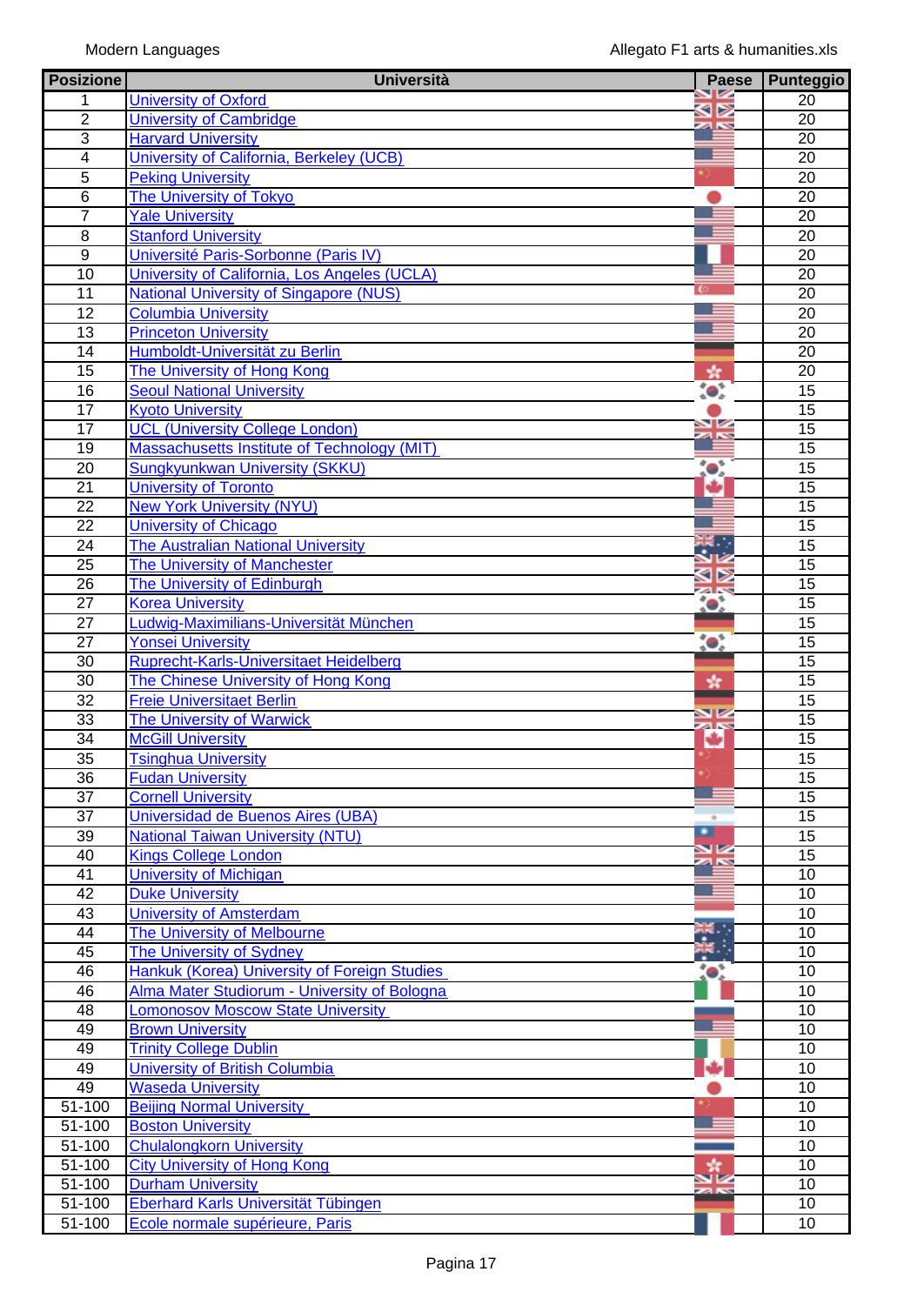| <b>Posizione</b>         | <b>Università</b>                                                   | Paese              | Punteggio       |
|--------------------------|---------------------------------------------------------------------|--------------------|-----------------|
| 51-100                   | <b>Indiana University Bloomington</b>                               |                    | 10              |
| $51 - 100$               | <b>KU Leuven</b>                                                    |                    | 10              |
| $51 - 100$               | <b>Lancaster University</b>                                         | SZ<br><b>ZA NS</b> | 10              |
| 51-100                   | <b>Leiden University</b>                                            |                    | 10              |
| 51-100                   | <b>Monash University</b>                                            |                    | 10              |
| $51 - 100$               | Nanyang Technological University, Singapore (NTU)                   |                    | 10              |
| 51-100                   | <b>Osaka University</b>                                             |                    | 10              |
| 51-100                   | Pontificia Universidad Católica de Chile (UC)                       |                    | 10              |
| 51-100<br>51-100         | <b>Sapienza University of Rome</b><br>Shanghai Jiao Tong University |                    | 10<br>10        |
| 51-100                   | <b>SOAS, University of London</b>                                   |                    | 10              |
| 51-100                   | <b>Stockholm University</b>                                         |                    | 10              |
| 51-100                   | <b>The University of Auckland</b>                                   | жł.                | 10              |
| 51-100                   | The University of New South Wales (UNSW Australia)                  |                    | 10              |
| 51-100                   | <b>The University of Nottingham</b>                                 |                    | 10              |
| $51 - 100$               | The University of Queensland                                        |                    | $\overline{10}$ |
| $51 - 100$               | <b>University Complutense Madrid</b>                                | 凌                  | 10              |
| 51-100                   | Universidad Nacional Autónoma de México (UNAM)                      | <b>a</b>           | 10              |
| 51-100                   | Universidad Nacional de Colombia                                    |                    | $\overline{10}$ |
| $51 - 100$               | Universidade de São Paulo                                           | $\bullet$          | 10              |
| 51-100                   | Universidade estadual de Campinas (Unicamp)                         | ◒                  | 10              |
| 51-100                   | <b>University of Milan</b>                                          |                    | 10              |
| 51-100                   | Universitat Autònoma de Barcelona                                   | 変                  | 10              |
| 51-100                   | <b>University of Barcelona</b>                                      | 変                  | 10              |
| 51-100                   | Albert-Ludwigs-Universitaet Freiburg                                |                    | 10              |
| 51-100                   | <b>University of Vienna</b>                                         | 整                  | 10              |
| 51-100                   | Université Catholique de Louvain (UCL)                              |                    | 10              |
| 51-100                   | Université de Montréal                                              | ٠                  | 10              |
| 51-100                   | Université Paris 1 Panthéon-Sorbonne                                |                    | 10              |
| $51 - 100$               | <b>University College Dublin</b>                                    |                    | 10              |
| $51 - 100$               | <b>University of Birmingham</b>                                     | Μ                  | 10              |
| 51-100                   | <b>University of Bristol</b>                                        |                    | 10              |
| 51-100                   | University of California, San Diego (UCSD)                          |                    | 10              |
| 51-100                   | University of Copenhagen                                            |                    | $\overline{10}$ |
| 51-100                   | <b>University of Helsinki</b>                                       |                    | 10              |
| 51-100                   | <b>University of Leeds</b>                                          |                    | 10              |
| $51 - 100$<br>$51 - 100$ | University of Pennsylvania<br>University of Texas at Austin         |                    | 10<br>10        |
| 51-100                   | <b>University of Wisconsin-Madison</b>                              |                    | 10              |
| 51-100                   | <b>University of York</b>                                           | XX                 | 10              |
| $51 - 100$               | <b>University of Zurich</b>                                         | ۰                  | 10              |
| 101-150                  | <b>Aarhus University</b>                                            |                    | $\overline{6}$  |
| 101-150                  | <b>Arizona State University</b>                                     |                    | 6               |
| 101-150                  | <b>Beijing Foreign Studies University</b>                           |                    | 6               |
| 101-150                  | <b>Dartmouth College</b>                                            |                    | $\overline{6}$  |
| $101 - 150$              | <b>Ewha Womans University</b>                                       | $\bullet$          | 6               |
| 101-150                  | <b>Georg-August-University Goettingen</b>                           |                    | 6               |
| 101-150                  | <b>Georgetown University</b>                                        |                    | 6               |
| 101-150                  | <b>Hanyang University</b>                                           | $\bullet$          | 6               |
| 101-150                  | <b>Jagiellonian University</b>                                      |                    | 6               |
| 101-150                  | <b>Kyung Hee University</b>                                         | $\bullet$          | 6               |
| $101 - 150$              | <b>Lund University</b>                                              |                    | 6               |
| 101-150                  | <b>McMaster University</b>                                          | ۰                  | 6               |
| 101-150                  | <b>Nanjing University</b>                                           |                    | 6               |
| 101-150                  | <b>National Chengchi University</b>                                 | ▫                  | 6               |
| 101-150                  | <b>National Taiwan Normal University</b>                            | ◘                  | $\overline{6}$  |
| 101-150                  | <b>National Tsing Hua University</b>                                | $\blacksquare$     | 6               |
| 101-150                  | <b>Northwestern University</b>                                      |                    | 6               |
| 101-150                  | <b>Pennsylvania State University</b>                                |                    | 6               |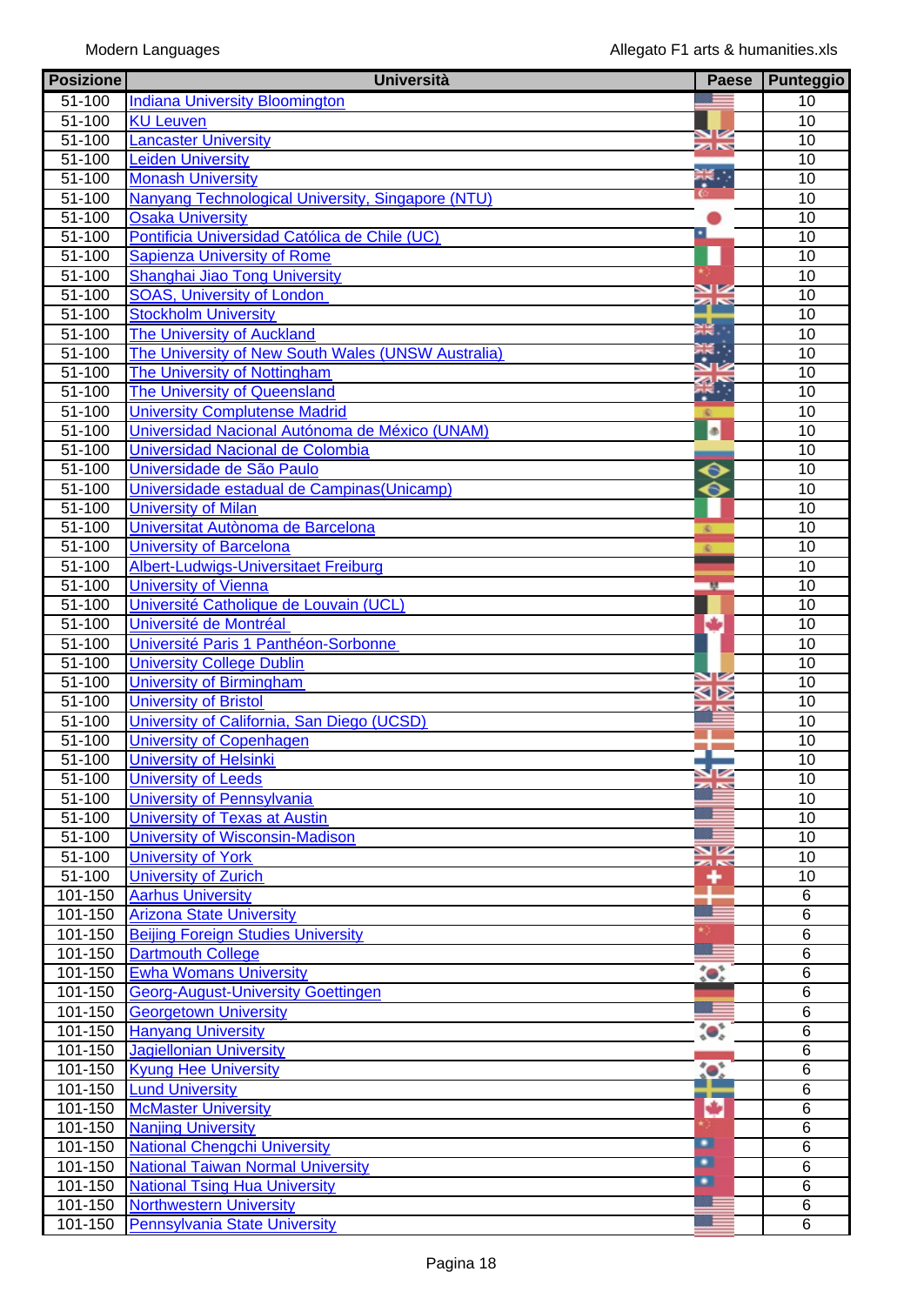| <b>Posizione</b>       | <b>Università</b>                                                  | <b>Paese</b>  | <b>Punteggio</b>    |
|------------------------|--------------------------------------------------------------------|---------------|---------------------|
| 101-150                | Renmin (People's) University of China                              |               | 6                   |
| 101-150                | Rutgers, The State University of New Jersey, New Brunswick         |               | 6                   |
| 101-150                | <b>Saint-Petersburg State University</b>                           |               | $\overline{6}$      |
| 101-150                | <b>Sogang University</b>                                           | $\bullet$     | 6                   |
| 101-150                | The Hong Kong Polytechnic University                               |               | 6                   |
| $101 - 150$            | <b>The University of Sheffield</b>                                 |               | $\overline{6}$      |
| 101-150                | <b>Tohoku University</b>                                           | 23 NS         | 6                   |
| 101-150                | Universidad Autonoma de Madrid                                     | 変             | 6                   |
| 101-150                | <b>University of Granada</b>                                       | 変             | $\overline{6}$      |
| 101-150                | <b>Universidad de los Andes</b>                                    |               | 6                   |
| 101-150                | <b>University of Salamanca</b>                                     | ÷C.           | 6                   |
| 101-150                | Universidade Federal do Rio de Janeiro                             | ⊖             | 6                   |
| 101-150                | <b>University Hamburg</b>                                          |               | $\overline{6}$      |
| 101-150                | Université du Québec                                               | ىك            | 6                   |
| 101-150                |                                                                    | $\bullet$     | 6                   |
|                        | <b>Universiti Malaya (UM)</b>                                      |               |                     |
| 101-150                | <b>University College Cork</b>                                     |               | 6                   |
| 101-150                | <b>University of Bucharest</b>                                     |               | $\overline{6}$      |
| $101 - 150$            | <b>The University of Exeter</b>                                    | XK            | 6                   |
| 101-150                | <b>University of Geneva</b>                                        | ۰             | 6                   |
| 101-150                | <b>Ghent University</b>                                            | <b>STZ</b>    | $\overline{6}$      |
| 101-150                | <b>University of Glasgow</b>                                       |               | 6                   |
| 101-150                | University of Illinois at Urbana-Champaign                         |               | 6                   |
| 101-150                | <b>University of Lisbon</b>                                        | ۰             | $\overline{6}$      |
| 101-150                | <b>University of Oslo</b>                                          |               | 6                   |
| 101-150                | <b>University of St Andrews</b>                                    | <b>Ball</b>   | 6                   |
| 101-150                | <b>University of Warsaw</b>                                        |               | 6                   |
| 101-150                | <b>Uppsala University</b>                                          |               | 6                   |
| 101-150                | <b>Utrecht University</b>                                          |               | 6                   |
| $\overline{101} - 150$ | Vrije Universiteit Amsterdam                                       |               | 6                   |
| 101-150                | Universitatea de Vest din Timisoara / West University of Timisoara |               | 6                   |
| $101 - 150$            | <b>York University</b>                                             | ٠             | $\overline{6}$      |
| 101-150                | <b>Zhejiang University</b>                                         |               | 6                   |
| 151-200                | Al-Farabi Kazakh National University                               | ٠             | $\overline{4}$      |
| 151-200                | <b>Babes-Bolyai University</b>                                     |               | $\overline{4}$      |
| 151-200                | <b>Charles University in Prague</b>                                |               | $\overline{4}$      |
| 151-200                | <b>Dongguk University</b>                                          | $\bullet$ .   | 4                   |
| 151-200                | <b>George Washington University</b>                                |               | $\overline{4}$      |
| 151-200                | <b>Hitotsubashi University</b>                                     |               | 4                   |
| 151-200                | <b>Huazhong University of Science and Technology</b>               |               | 4                   |
| 151-200                | <b>Johns Hopkins University</b>                                    |               | 4                   |
| 151-200                | <b>Kyushu University</b>                                           |               | 4                   |
| 151-200                | <b>Lingnan University, Hong Kong</b>                               | ÷.            | 4                   |
| 151-200                | <b>Michigan State University</b>                                   |               | $\overline{4}$      |
| 151-200                | <b>Nankai University</b>                                           |               | 4                   |
| 151-200                | <b>Newcastle University</b>                                        | NK            | $\overline{4}$      |
| 151-200                | <b>The Ohio State University</b>                                   |               | 4                   |
| 151-200                | Pontificia Universidad Javeriana                                   |               |                     |
|                        |                                                                    |               | 4<br>$\overline{4}$ |
| 151-200                | Pontificia Universidade Católica de São Paulo (PUC -SP)            | $\bm{\Theta}$ |                     |
| 151-200                | Queen Mary University of London                                    |               | $\overline{4}$      |
| 151-200                | Rheinische Friedrich-Wilhelms-Universitt Bonn                      |               | 4                   |
| 151-200                | <b>RWTH Aachen University</b>                                      |               | 4                   |
| 151-200                | <b>Sciences Po Paris</b>                                           |               | 4                   |
| 151-200                | <b>Shanghai University</b>                                         |               | 4                   |
| 151-200                | Instituto Tecnológico y de Estudios Superiores de Monterrey        | ®             | 4                   |
| 151-200                | The University of Western Australia                                | ₩.,           | 4                   |
| 151-200                | Universidad de Alcalá                                              |               | $\overline{4}$      |
| 151-200                | <b>Universidad de Sevilla</b>                                      |               | $\overline{4}$      |
| 151-200                | Universidade Federal de Minas Gerais                               | ♦             | 4                   |
| 151-200                | Ca' Foscari University of Venice                                   |               | 4                   |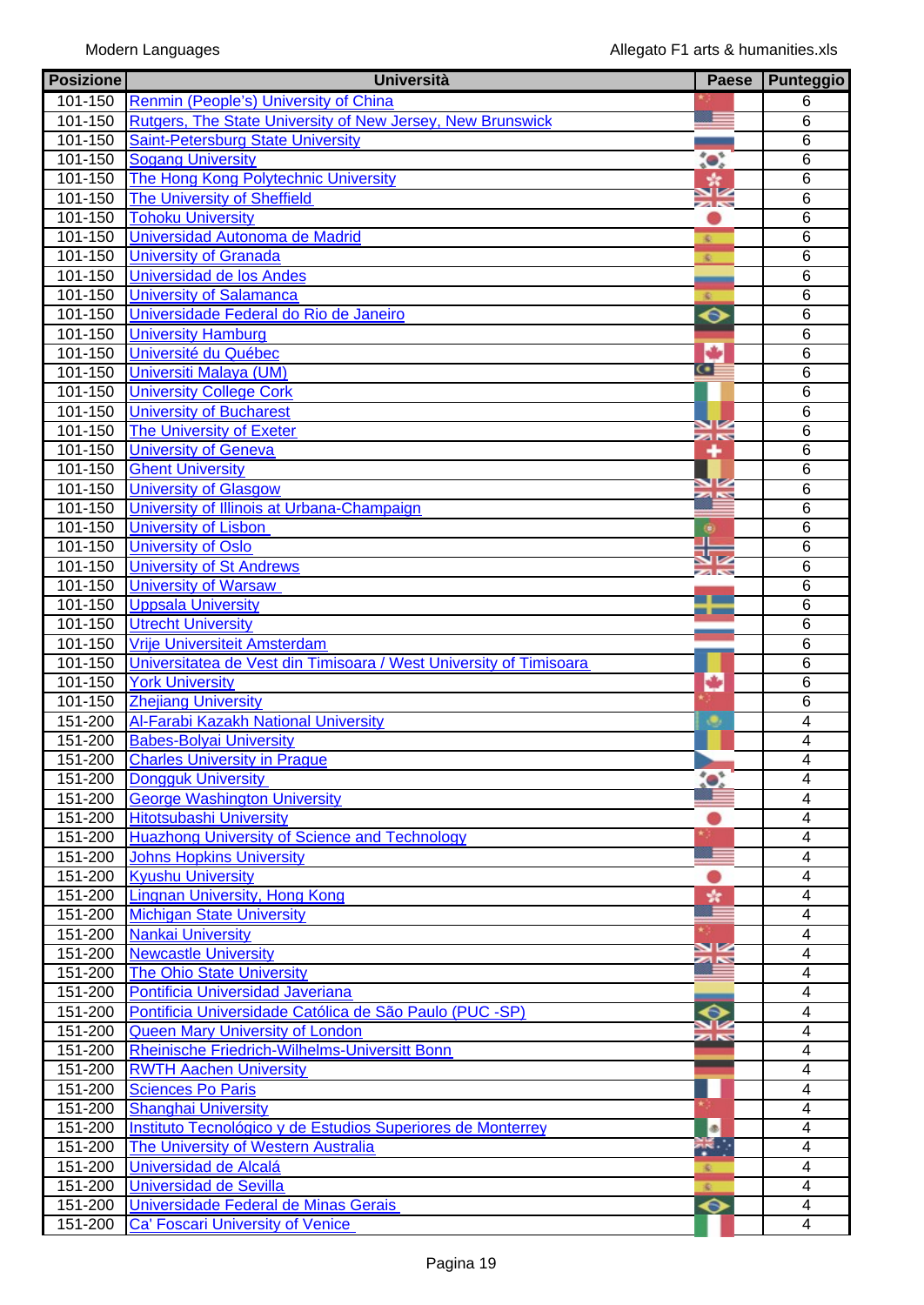| <b>Posizione</b> | <b>Università</b>                                 | <b>Paese</b> | Punteggio      |
|------------------|---------------------------------------------------|--------------|----------------|
| 151-200          | Università Cattolica del Sacro Cuore              |              | 4              |
| $151 - 200$      | <b>University of Pisa</b>                         |              | 4              |
| 151-200          | Universität Frankfurt am Main                     |              | 4              |
| $151 - 200$      | <b>University of Cologne</b>                      |              | 4              |
| 151-200          | <b>Universität Mannheim</b>                       |              | 4              |
| 151-200          | Universite libre de Bruxelles                     |              | 4              |
| 151-200          | Université Sorbonne Nouvelle Paris 3              |              | $\overline{4}$ |
| $151 - 200$      | <b>University of Alberta</b>                      |              | 4              |
|                  |                                                   |              | 4              |
| 151-200          | <b>University of Bergen</b>                       |              |                |
| 151-200          | University of California, Irvine                  |              | $\overline{4}$ |
| 151-200          | University of Lausanne                            |              | $\overline{4}$ |
| 151-200          | <b>University of Liverpool</b>                    |              | $\overline{4}$ |
| 151-200          | University of Massachusetts Amherst               |              | $\overline{4}$ |
| 151-200          | University of North Carolina, Chapel Hill         |              | 4              |
| $151 - 200$      | <b>University of Notre Dame</b>                   |              | 4              |
| $151 - 200$      | <b>University of Otago</b>                        |              | $\overline{4}$ |
| 151-200          | <b>University of Southampton</b>                  |              | $\overline{4}$ |
| $151 - 200$      | University of Southern California                 |              | $\overline{4}$ |
| 151-200          | University of the Philippines                     |              | $\overline{4}$ |
| 151-200          | <b>University of Tsukuba</b>                      |              | 4              |
| 151-200          | <b>University of Virginia</b>                     |              | 4              |
| 151-200          | <b>University of Washington</b>                   |              | $\overline{4}$ |
| 201-250          | <b>Alexandru Ioan Cuza University</b>             |              | $\overline{2}$ |
| 201-250          | The American University in Cairo                  |              | $\overline{2}$ |
| 201-250          | <b>Beihang University (former BUAA)</b>           |              | $\overline{2}$ |
|                  |                                                   |              |                |
| 201-250          | <b>Beijing Institute of Technology</b>            |              | $\overline{2}$ |
| 201-250          | <b>City University of New York</b>                |              | $\overline{2}$ |
| 201-250          | <b>Dublin City University</b>                     |              | $\overline{2}$ |
| 201-250          | École Normale Supérieure de Lyon                  |              | $\overline{2}$ |
| 201-250          | <b>Eötvös Lorànd University</b>                   |              | $\overline{2}$ |
| 201-250          | The Hebrew University of Jerusalem                | ₩            | $\overline{2}$ |
| 201-250          | Karl-Franzens-Universität Graz                    | w            | $\overline{2}$ |
| 201-250          | <b>Macquarie University</b>                       |              | $\overline{2}$ |
| 201-250          | <b>Mahidol University</b>                         |              | $\overline{2}$ |
| 201-250          | <b>Nagoya University</b>                          |              | $\overline{2}$ |
| 201-250          | <b>National Cheng Kung University</b>             |              | $\overline{2}$ |
| 201-250          | <b>Oxford Brookes University</b>                  |              | $\overline{2}$ |
| 201-250          | <b>Purdue University</b>                          |              | $\overline{2}$ |
| 201-250          | <b>Pusan National University</b>                  | $\bullet$    | $\overline{2}$ |
| 201-250          | <b>Ruhr-Universität Bochum</b>                    |              | $\overline{2}$ |
| 201-250          | <b>Sichuan University</b>                         |              | $\overline{2}$ |
| 201-250          | <b>Sun Yat-sen University</b>                     |              | $\overline{2}$ |
| 201-250          | <b>Texas A&amp;M University</b>                   |              | $\overline{2}$ |
| 201-250          |                                                   |              | $\overline{2}$ |
|                  | The University of Western Ontario                 | ٠            |                |
| 201-250          | Universidad de Zaragoza                           | 産            | $\overline{2}$ |
| 201-250          | Universidade de Santiago de Compostela            | 産            | $\overline{2}$ |
| 201-250          | Università di Padova                              |              | $\overline{2}$ |
| 201-250          | Università degli Studi di Pavia                   |              | $\overline{2}$ |
| 201-250          | <b>University of Turin</b>                        |              | $\overline{2}$ |
| 201-250          | Friedrich-Alexander-Universität Erlangen-Nürnberg |              | $\overline{2}$ |
| 201-250          | Universität Innsbruck                             | 整            | $\overline{2}$ |
| 201-250          | <b>Universitat Pompeu Fabra</b>                   |              | $\overline{2}$ |
| 201-250          | Université Charles-de-Gaulle Lille 3              |              | $\overline{2}$ |
| 201-250          | Universiti Putra Malaysia (UPM)                   |              | $\overline{2}$ |
| 201-250          | <b>University of Bath</b>                         | NK<br>R      | $\overline{2}$ |
| 201-250          | <b>University of Cape Town</b>                    |              | $\overline{2}$ |
| 201-250          | <b>University of Delhi</b>                        |              | $\overline{2}$ |
| 201-250          | <b>University of Groningen</b>                    |              | $\overline{2}$ |
|                  |                                                   |              | $\overline{2}$ |
| 201-250          | <b>University of Limerick</b>                     |              |                |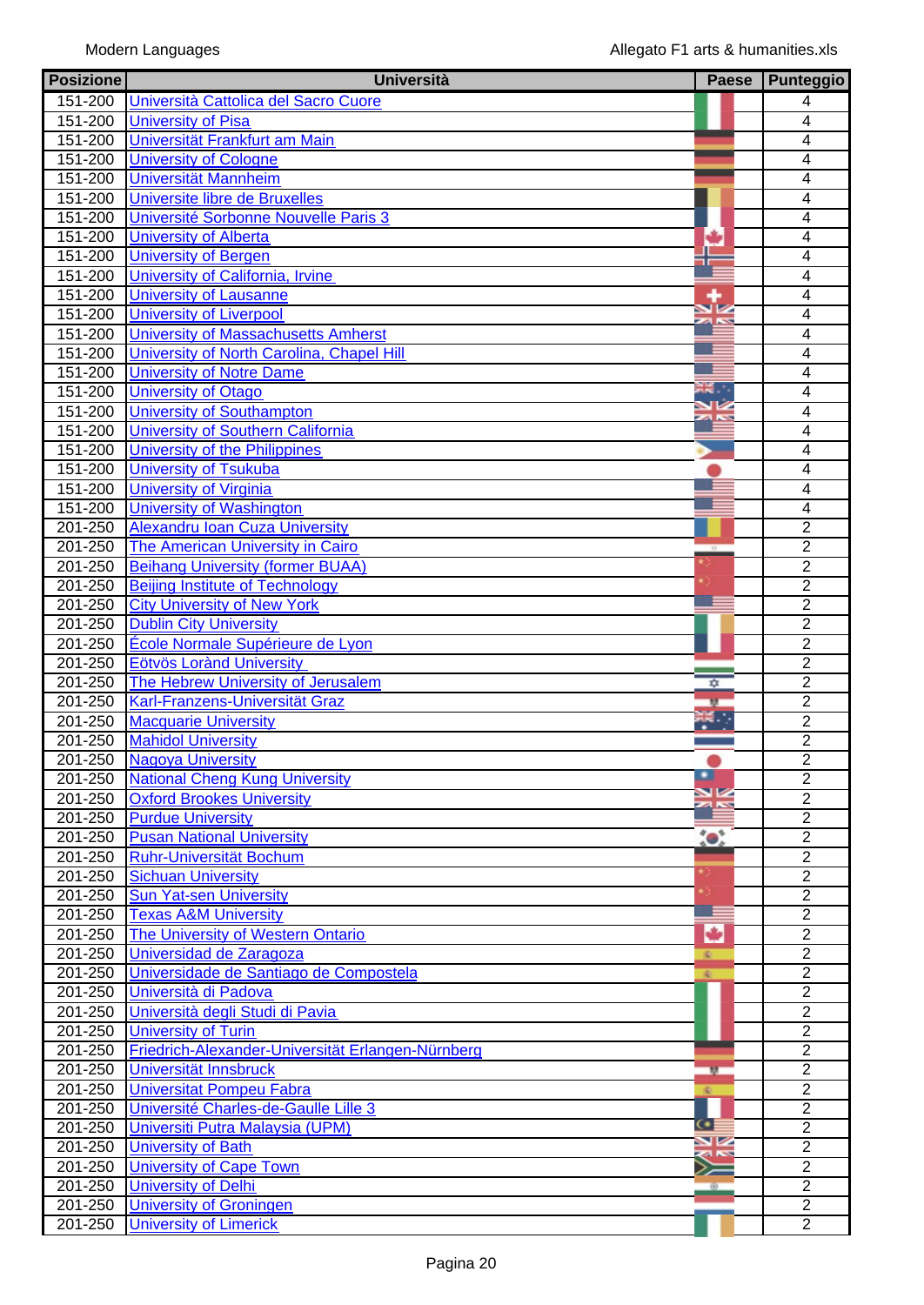| <b>Posizione</b> | <b>Università</b>                                  | <b>Paese</b>                    | Punteggio      |
|------------------|----------------------------------------------------|---------------------------------|----------------|
| 201-250          | <b>University of Minnesota</b>                     |                                 | 2              |
| 201-250          | <b>University of Pécs</b>                          |                                 | $\overline{2}$ |
| 201-250          | <b>University of Pittsburgh</b>                    |                                 | $\overline{2}$ |
| 201-250          | <b>University of Porto</b>                         | $\circ$                         | $\overline{2}$ |
| 201-250          | <b>University of Reading</b>                       | সু<br>ব                         | $\overline{2}$ |
| 201-250          | <b>University of Southern Denmark</b>              |                                 | $\overline{2}$ |
| 201-250          | <b>University of Sussex</b>                        | 92                              | $\overline{2}$ |
| 201-250          | <b>University of Szeged</b>                        |                                 | $\overline{2}$ |
| 201-250          | <b>University of Turku</b>                         |                                 | $\overline{2}$ |
| 201-250          | <b>University of Waikato</b>                       | $\overline{m}$ $\overline{m}$ . | $\overline{2}$ |
|                  |                                                    | Ж.                              |                |
| 201-250          | <b>Victoria University of Wellington</b>           |                                 | $\overline{2}$ |
| 201-250          | Westfälische Wilhelms-Universitat Münster          |                                 | $\overline{2}$ |
| 201-250          | <b>Wuhan University</b>                            |                                 | $\overline{2}$ |
| 251-300          | <b>Boston College</b>                              |                                 | $\overline{2}$ |
| 251-300          | <b>Carnegie Mellon University</b>                  |                                 | $\overline{2}$ |
| 251-300          | <b>Chiang Mai University</b>                       |                                 | $\overline{2}$ |
| 251-300          | <b>Chung-Ang University (CAU)</b>                  | to:                             | $\overline{2}$ |
| 251-300          | <b>Concordia University</b>                        | ÷                               | $\overline{2}$ |
| 251-300          | <b>East China Normal University</b>                |                                 | $\overline{2}$ |
| 251-300          | <b>Hong Kong Baptist University</b>                | ×                               | $\overline{2}$ |
| 251-300          | Johannes Gutenberg Universität Mainz               |                                 | $\overline{2}$ |
| 251-300          | <b>National Sun Yat-sen University</b>             | ∙                               | $\overline{2}$ |
| 251-300          | <b>Novosibirsk State University</b>                |                                 | $\overline{2}$ |
| 251-300          | Pontifícia Universidade Católica do Rio de Janeiro | Θ                               | $\overline{2}$ |
| 251-300          | <b>Queen's University Belfast</b>                  |                                 | $\overline{2}$ |
| 251-300          | <b>Radboud University</b>                          | <b>zako</b>                     | $\overline{2}$ |
| 251-300          | <b>Royal Holloway University of London</b>         | NØ                              | $\overline{2}$ |
| $251 - 300$      | <b>Shandong University</b>                         | <b>SING</b>                     | $\overline{2}$ |
| 251-300          | <b>Simon Fraser University</b>                     | ь                               | $\overline{2}$ |
| 251-300          | University of St. Kliment Ohridski                 |                                 | $\overline{2}$ |
|                  |                                                    |                                 | $\overline{2}$ |
| 251-300          | <b>Sophia University</b>                           |                                 |                |
| $251 - 300$      | <b>Thammasat University</b>                        |                                 | $\overline{2}$ |
| 251-300          | <b>Tomsk State University</b>                      |                                 | $\overline{2}$ |
| 251-300          | Universidad de Alicante                            | 鉴                               | $\overline{2}$ |
| 251-300          | Universidad de Antioquia                           |                                 | $\overline{2}$ |
| 251-300          | Universidad de La Sabana                           |                                 | $\overline{2}$ |
| 251-300          | Universidad Iberoamericana (UIA)                   | ø.                              | $\overline{2}$ |
| 251-300          | Universidad Nacional de Córdoba - UNC              |                                 | $\overline{2}$ |
| $251 - 300$      | Universidad Nacional de Rosario                    |                                 | $\overline{2}$ |
| 251-300          | Universidade de Brasilia                           | $\bullet$                       | $\overline{2}$ |
| 251-300          | Universidade Federal de Santa Catarina             | ◒                               | $\overline{2}$ |
| 251-300          | Universidade Federal do Rio Grande Do Sul          | $\bullet$                       | $\overline{2}$ |
| 251-300          | Universidade Federal Fluminense                    | $\bullet$                       | $\overline{2}$ |
| 251-300          | <b>University of Florence</b>                      |                                 | $\overline{2}$ |
| 251-300          | <b>University of Genoa</b>                         |                                 | $\overline{2}$ |
| 251-300          | <b>University of Rome "Tor Vergata"</b>            |                                 | $\overline{2}$ |
| 251-300          | Université Lumière Lyon 2                          |                                 | $\overline{2}$ |
| 251-300          | Universiti Kebangsaan Malaysia (UKM)               | Œ                               | $\overline{2}$ |
| 251-300          | <b>University of Aberdeen</b>                      |                                 | $\overline{2}$ |
| 251-300          | <b>The University of Arizona</b>                   |                                 | $\overline{2}$ |
| 251-300          |                                                    |                                 | $\overline{2}$ |
|                  | University of California, Santa Barbara (UCSB)     |                                 |                |
| 251-300          | <b>University of Coimbra</b>                       | $\ddot{\mathbf{c}}$             | $\overline{2}$ |
| 251-300          | University of East Anglia (UEA)                    |                                 | $\overline{2}$ |
| 251-300          | <b>University of Gothenburg</b>                    |                                 | $\overline{2}$ |
| 251-300          | University of Jyväskylä                            |                                 | $\overline{2}$ |
| 251-300          | <b>University of Kansas</b>                        |                                 | $\overline{2}$ |
| 251-300          | Université de Liège                                |                                 | $\overline{2}$ |
| 251-300          | <b>University of Miami</b>                         |                                 | $\overline{2}$ |
| 251-300          | <b>University of Ottawa</b>                        |                                 | $\overline{2}$ |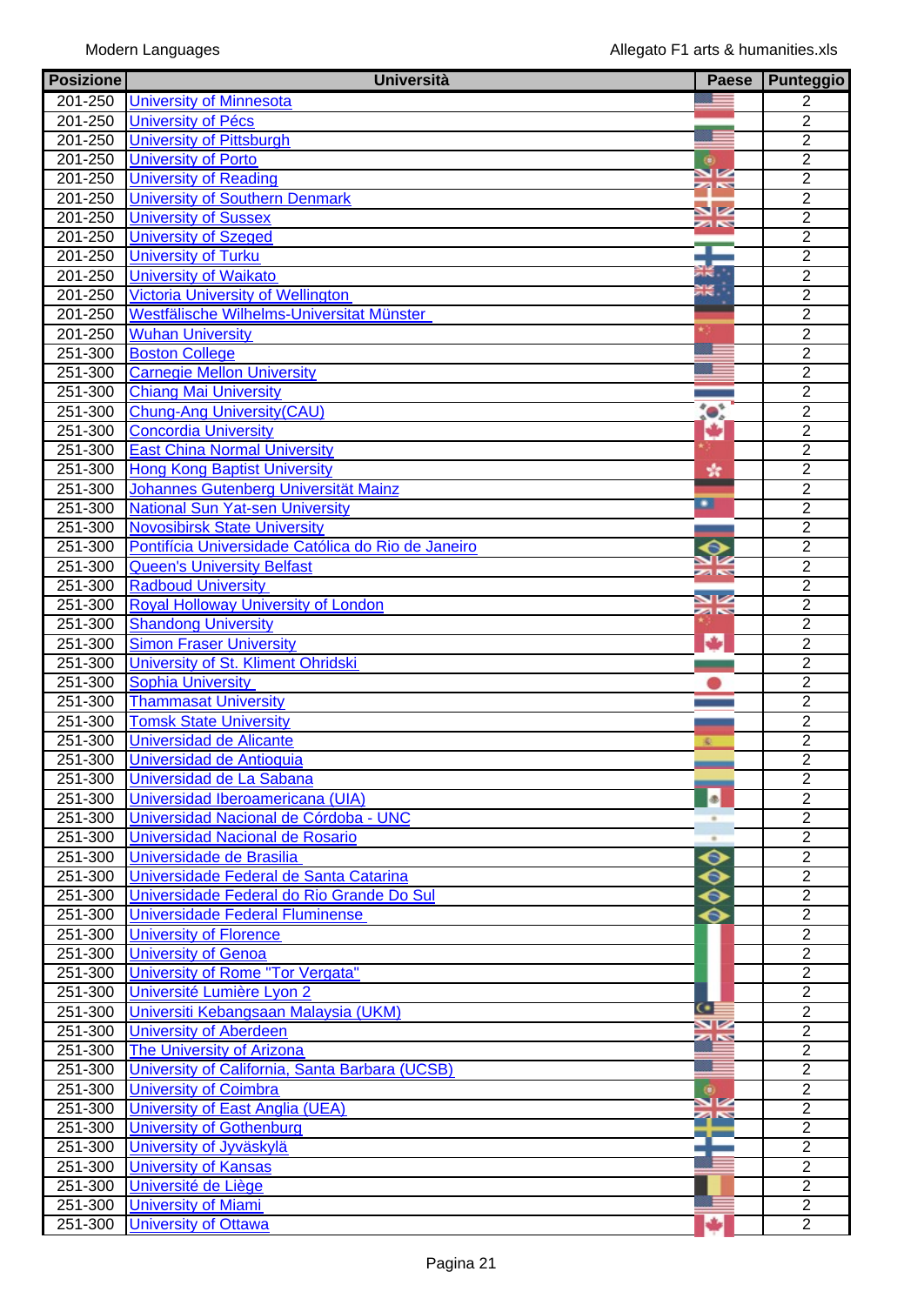| <b>Posizione</b> | <b>Università</b>                        | <b>Paese</b> | Punteggio |
|------------------|------------------------------------------|--------------|-----------|
|                  | 251-300 University of Tartu              |              |           |
|                  | 251-300 University of Tehran             |              |           |
|                  | 251-300 Vilnius University               |              |           |
|                  | 251-300 Vrije Universiteit Brussel (VUB) |              |           |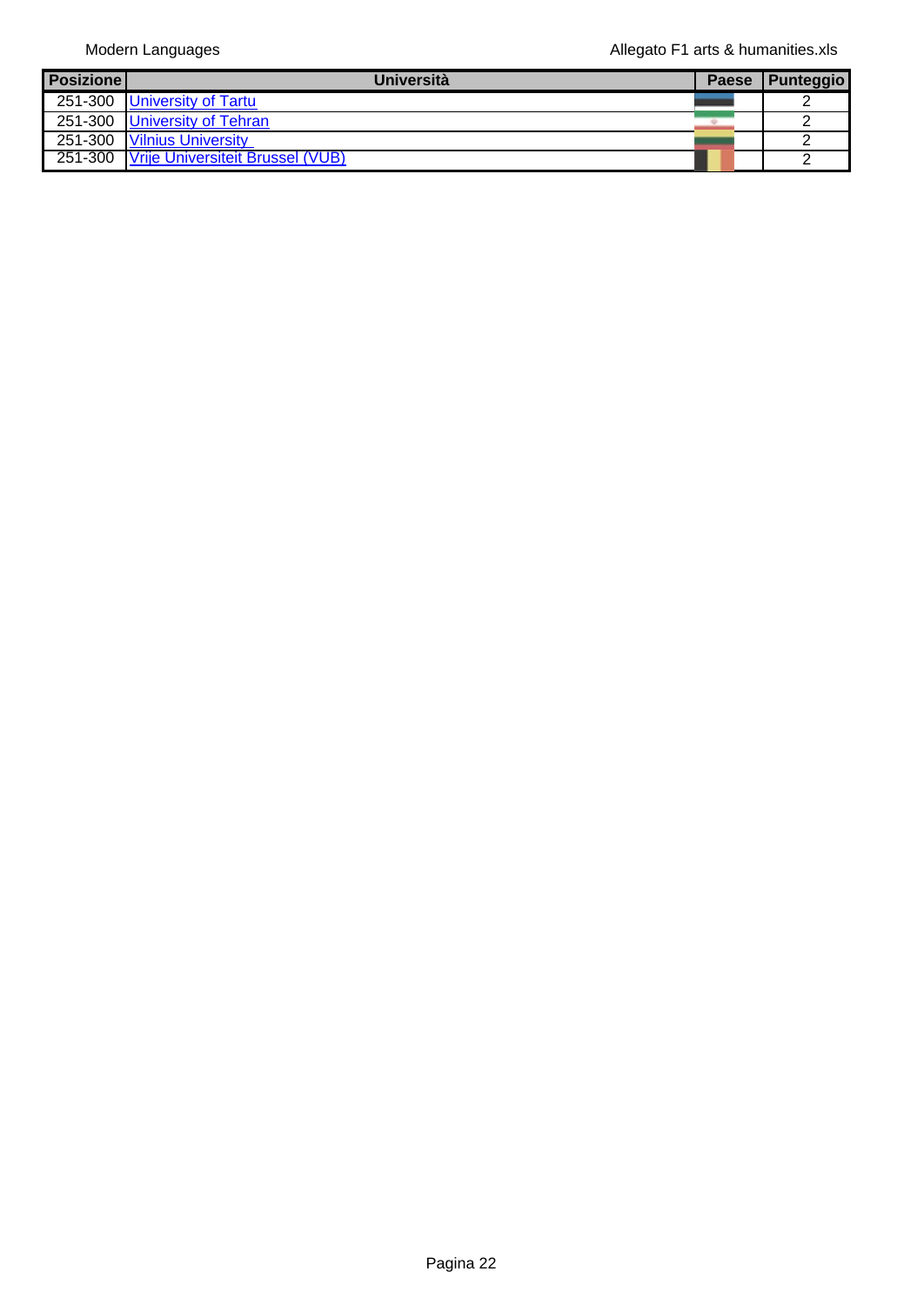| <b>Posizione</b>      | <b>Università</b>                                             | Paese              | <b>Punteggio</b> |
|-----------------------|---------------------------------------------------------------|--------------------|------------------|
| 1                     | <b>New York University (NYU)</b>                              |                    | 20               |
| $\overline{2}$        | <b>University of Pittsburgh</b>                               |                    | $\overline{20}$  |
| $\overline{3}$        | Rutgers, The State University of New Jersey, New Brunswick    |                    | $\overline{20}$  |
| $\overline{4}$        | <b>University of Oxford</b>                                   | NØ<br>za Ko        | 20               |
| $\overline{5}$        | <b>Harvard University</b>                                     |                    | 20               |
| 5                     | <b>University of Cambridge</b>                                | VØ<br><b>ZA NS</b> | $\overline{20}$  |
| $\overline{7}$        | <b>Princeton University</b>                                   |                    | 20               |
| $\overline{8}$        | <b>London School of Economics and Political Science (LSE)</b> | XX                 | 20               |
| $\overline{9}$        | University of California, Berkeley (UCB)                      |                    | $\overline{20}$  |
| $\overline{10}$       | <b>Stanford University</b>                                    |                    | 20               |
| 11                    | <b>Yale University</b>                                        |                    | 15               |
| 12                    | <b>University of Michigan</b>                                 |                    | 15               |
| $\overline{13}$       | <b>University of Notre Dame</b>                               |                    | $\overline{15}$  |
| 14                    | <b>University of St Andrews</b>                               | V                  | 15               |
| 15                    | The University of Edinburgh                                   | ⊲⊳<br><b>ZA NS</b> | 15               |
| 16                    | University of California, Los Angeles (UCLA)                  |                    | $\overline{15}$  |
| 16                    | <b>University of Toronto</b>                                  | ۰                  | $\overline{15}$  |
| 18                    | <b>University of Chicago</b>                                  |                    | 15               |
| 19                    | <b>The Australian National University</b>                     |                    | 15               |
| $\overline{20}$       | Massachusetts Institute of Technology (MIT)                   |                    | $\overline{15}$  |
| 21                    | Université Paris 1 Panthéon-Sorbonne                          |                    | 15               |
| $\overline{22}$       | <b>Columbia University</b>                                    |                    | 15               |
| $\overline{22}$       | Ecole normale supérieure, Paris                               |                    | $\overline{15}$  |
| 24                    | <b>KU Leuven</b>                                              |                    | $\overline{15}$  |
| 25                    | Humboldt-Universität zu Berlin                                |                    | $\overline{15}$  |
| $\overline{26}$       | Universidad Nacional Autónoma de México (UNAM)                | ¢                  | 15               |
| $\overline{27}$       | <b>Kings College London</b>                                   |                    | 15               |
| $\overline{28}$       | <b>Boston University</b>                                      | <b>ZA NO</b>       | 15               |
| $\overline{29}$       | Universität Frankfurt am Main                                 |                    | 15               |
| $\overline{30}$       | Université Paris-Sorbonne (Paris IV)                          |                    | $\overline{15}$  |
| 31                    | Université Catholique de Louvain (UCL)                        |                    | $\overline{10}$  |
| 32                    | Ludwig-Maximilians-Universität München                        |                    | 10               |
| 33                    | <b>McGill University</b>                                      |                    | 10               |
| 34                    | <b>University of Geneva</b>                                   | ٠                  | 10               |
| 35                    | <b>The University of Arizona</b>                              |                    | 10               |
|                       |                                                               |                    |                  |
| 36<br>$\overline{37}$ | <b>Peking University</b>                                      |                    | 10               |
|                       | <b>Cornell University</b>                                     |                    | 10               |
| $\overline{37}$       | Ruprecht-Karls-Universitaet Heidelberg                        |                    | $\overline{10}$  |
| 37                    | Universidade de São Paulo                                     | 8                  | 10               |
| 37                    | University of North Carolina, Chapel Hill                     |                    | 10               |
| 41                    | <b>University of British Columbia</b>                         |                    | 10               |
| $\overline{42}$       | <b>City University of New York</b>                            |                    | 10               |
| 43                    | Pontificia Universidad Católica de Chile (UC)                 |                    | 10               |
| 44                    | University of California, San Diego (UCSD)                    |                    | 10               |
| 45                    | The University of Tokyo                                       |                    | 10               |
| 46                    | <b>Brown University</b>                                       |                    | 10               |
| 46                    | <b>University of Helsinki</b>                                 |                    | 10               |
| 48                    | <b>Georgetown University</b>                                  |                    | 10               |
| 48                    | The University of Western Ontario                             | ٠                  | 10               |
| 48                    | <b>University of Barcelona</b>                                |                    | 10               |
| 51-100                | <b>Birkbeck, University of London</b>                         |                    | 6                |
| 51-100                | <b>Boston College</b>                                         |                    | $\overline{6}$   |
| 51-100                | <b>California Institute of Technology (Caltech)</b>           |                    | $\overline{6}$   |
| 51-100                | <b>Central European University</b>                            |                    | $\overline{6}$   |
| $51 - 100$            | <b>Duke University</b>                                        |                    | 6                |
| $51 - 100$            | <b>Durham University</b>                                      | VZ                 | $\overline{6}$   |
| $\overline{5}$ 1-100  | <b>Fordham University</b>                                     |                    | 6                |
| 51-100                | <b>Freie Universitaet Berlin</b>                              |                    | 6                |
| $51 - 100$            | <b>Fudan University</b>                                       |                    | $\overline{6}$   |
| 51-100                | <b>Indiana University Bloomington</b>                         |                    | 6                |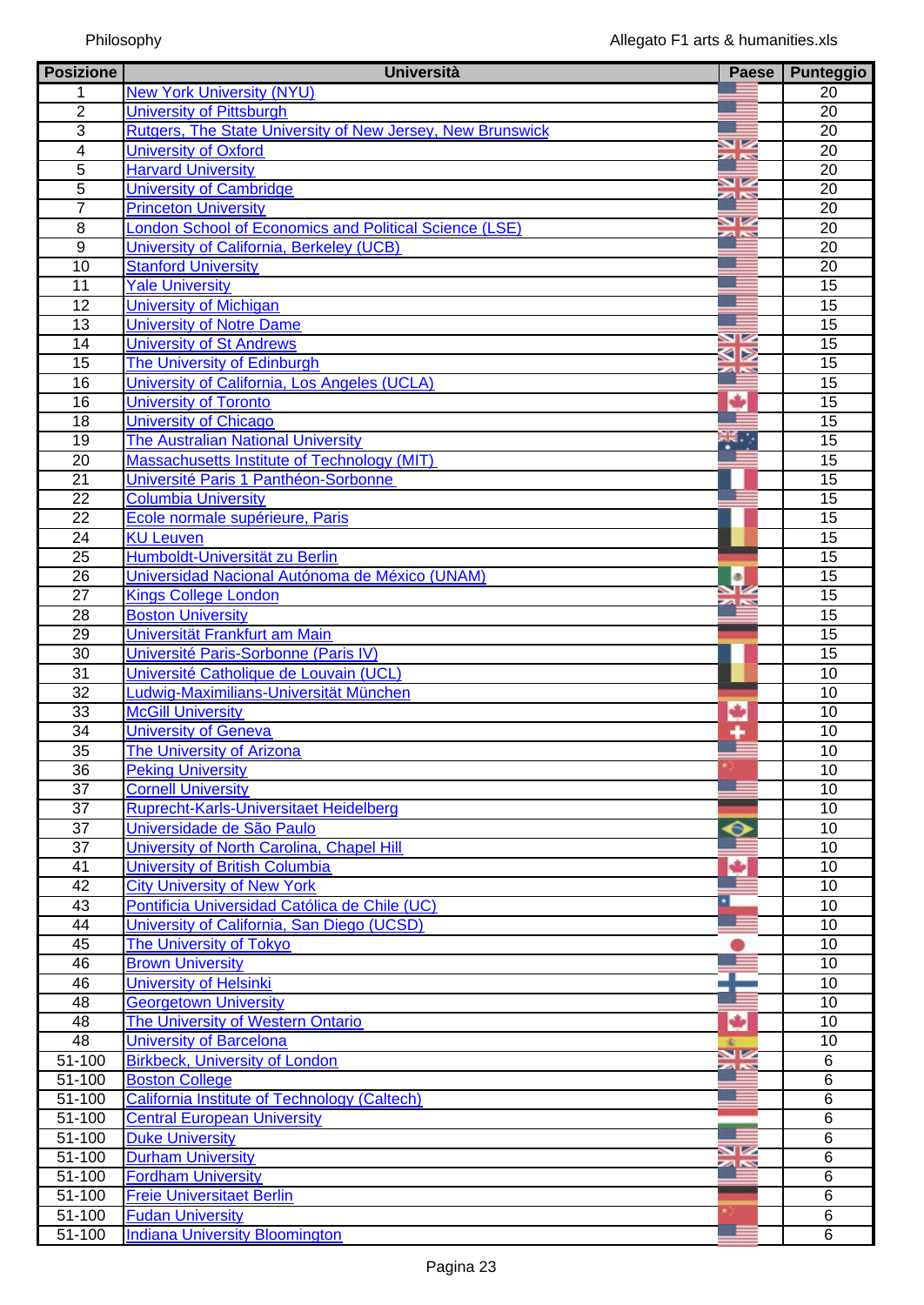| <b>Posizione</b>       | <b>Università</b>                                                               | Paese            | Punteggio           |
|------------------------|---------------------------------------------------------------------------------|------------------|---------------------|
| 51-100                 | <b>Johns Hopkins University</b>                                                 |                  | 6                   |
| 51-100                 | <b>Kyoto University</b>                                                         |                  | $6\phantom{1}6$     |
| 51-100                 | <b>Leiden University</b>                                                        |                  | $6\phantom{1}6$     |
| $51 - 100$             | <b>Macquarie University</b>                                                     | 张                | $6\phantom{1}6$     |
| 51-100                 | <b>McMaster University</b>                                                      | ۰                | 6                   |
| 51-100                 | <b>Northwestern University</b>                                                  |                  | 6                   |
| $51 - 100$             | <b>The Ohio State University</b>                                                |                  | $\,6$               |
| $51 - 100$             | <b>Pennsylvania State University</b>                                            |                  | $\,6$               |
| 51-100                 | Rutgers - The State University of New Jersey, Newark                            |                  | $\overline{6}$      |
| 51-100                 | <b>Seoul National University</b>                                                | $\bullet$        | $6\phantom{1}6$     |
| 51-100                 | <b>Stockholm University</b>                                                     |                  | $\overline{6}$      |
| 51-100                 | The Chinese University of Hong Kong                                             |                  | $\overline{6}$      |
| 51-100                 | <b>The University of Sydney</b>                                                 | 終。               | $\overline{6}$      |
| $51 - 100$             | <b>The University of Warwick</b>                                                |                  | $\overline{6}$      |
| $51 - 100$             | <b>Trinity College Dublin</b>                                                   | <b>24 NS</b>     | $\overline{6}$      |
| 51-100                 | <b>Tsinghua University</b>                                                      |                  | $6\phantom{1}6$     |
| 51-100                 | <b>UCL (University College London)</b>                                          | XK               | $\,6$               |
| $51 - 100$             | <b>University Complutense Madrid</b>                                            |                  | 6                   |
| 51-100                 | Universidad de Buenos Aires (UBA)                                               |                  | $\,6$               |
| 51-100                 | <b>University of Navarra</b>                                                    | 凌                | $\,6$               |
| $51 - 100$             | Universidade estadual de Campinas (Unicamp)                                     | $\ddot{\bullet}$ | $\overline{6}$      |
| $51 - 100$             | Universidade Federal do Rio Grande Do Sul                                       | ⊖                | $\overline{6}$      |
| 51-100                 | Università Cattolica del Sacro Cuore                                            |                  | $6\phantom{1}6$     |
| 51-100                 | Università di Padova                                                            |                  | $6\phantom{1}6$     |
| 51-100                 | Alma Mater Studiorum - University of Bologna                                    |                  | $\overline{6}$      |
| 51-100                 | Albert-Ludwigs-Universitaet Freiburg                                            |                  | $\overline{6}$      |
| 51-100                 | <b>University of Vienna</b>                                                     |                  | $6\phantom{1}6$     |
| $51 - 100$             |                                                                                 | 壁                | $6\phantom{1}6$     |
| $51 - 100$             | Université de Fribourg                                                          | ۰                | $6\phantom{1}6$     |
|                        | <b>University of Alberta</b>                                                    | ۰                |                     |
| 51-100                 | <b>University of Amsterdam</b>                                                  | <b>N</b>         | 6                   |
| 51-100                 | <b>University of Bristol</b>                                                    |                  | 6<br>$\overline{6}$ |
| $51 - 100$             | University of California, Irvine<br><b>University of Copenhagen</b>             |                  |                     |
| $51 - 100$             |                                                                                 |                  | $6\phantom{1}6$     |
| $51 - 100$             | <b>University of Groningen</b>                                                  |                  | $\,6$               |
| $51 - 100$             | <b>University of Oslo</b>                                                       | $\frac{1}{2}$    | $\overline{6}$      |
| 51-100                 | <b>University of Otago</b>                                                      |                  | $\,6$               |
| 51-100                 | University of Wisconsin-Madison                                                 |                  | $6\phantom{1}6$     |
| 51-100                 | <b>Utrecht University</b>                                                       |                  | $\overline{6}$      |
| 51-100                 | Vrije Universiteit Amsterdam                                                    |                  | $\,6$               |
| $51 - 100$             | <b>Wuhan University</b>                                                         |                  | $\overline{6}$      |
| $\overline{101} - 150$ | <b>Arizona State University</b>                                                 |                  | 4                   |
| 101-150                | <b>Beijing Normal University</b>                                                |                  | 4                   |
| $101 - 150$            | <b>Carnegie Mellon University</b>                                               |                  | $\overline{4}$      |
| 101-150                | <b>Charles University in Prague</b>                                             |                  | $\overline{4}$      |
| 101-150                | <b>Dalhousie University</b>                                                     | ۰                | $\overline{4}$      |
| $101 - 150$            | Eberhard Karls Universität Tübingen                                             |                  | $\overline{4}$      |
| $101 - 150$            | <b>Erasmus University Rotterdam</b>                                             |                  | 4                   |
| 101-150                | <b>Lingnan University, Hong Kong</b>                                            | Y.               | $\overline{4}$      |
| $101 - 150$            | <b>Lomonosov Moscow State University</b>                                        |                  | $\overline{4}$      |
| 101-150                | <b>Loyola University Chicago</b>                                                |                  | $\overline{4}$      |
| 101-150                | <b>Monash University</b>                                                        | ₩.,              | $\overline{4}$      |
| 101-150                | Nanyang Technological University, Singapore (NTU)                               |                  | $\overline{4}$      |
| $101 - 150$            | National Taiwan University (NTU)                                                | ▫                | 4                   |
| 101-150                | <b>New School University</b>                                                    | $\sim$           | 4                   |
| 101-150                | Pontificia Universidad Católica Argentina Santa María de los Buenos Aires - UCA |                  | $\overline{4}$      |
| 101-150                | Pontifícia Universidade Católica do Rio de Janeiro                              | ◆                | $\overline{4}$      |
| $101 - 150$            | Queen's University at Kingston                                                  | ÷                | $\overline{4}$      |
| $101 - 150$            | Renmin (People's) University of China                                           |                  | $\overline{4}$      |
| 101-150                | <b>Ruhr-Universität Bochum</b>                                                  |                  | 4                   |
| 101-150                | <b>Shandong University</b>                                                      |                  | $\overline{4}$      |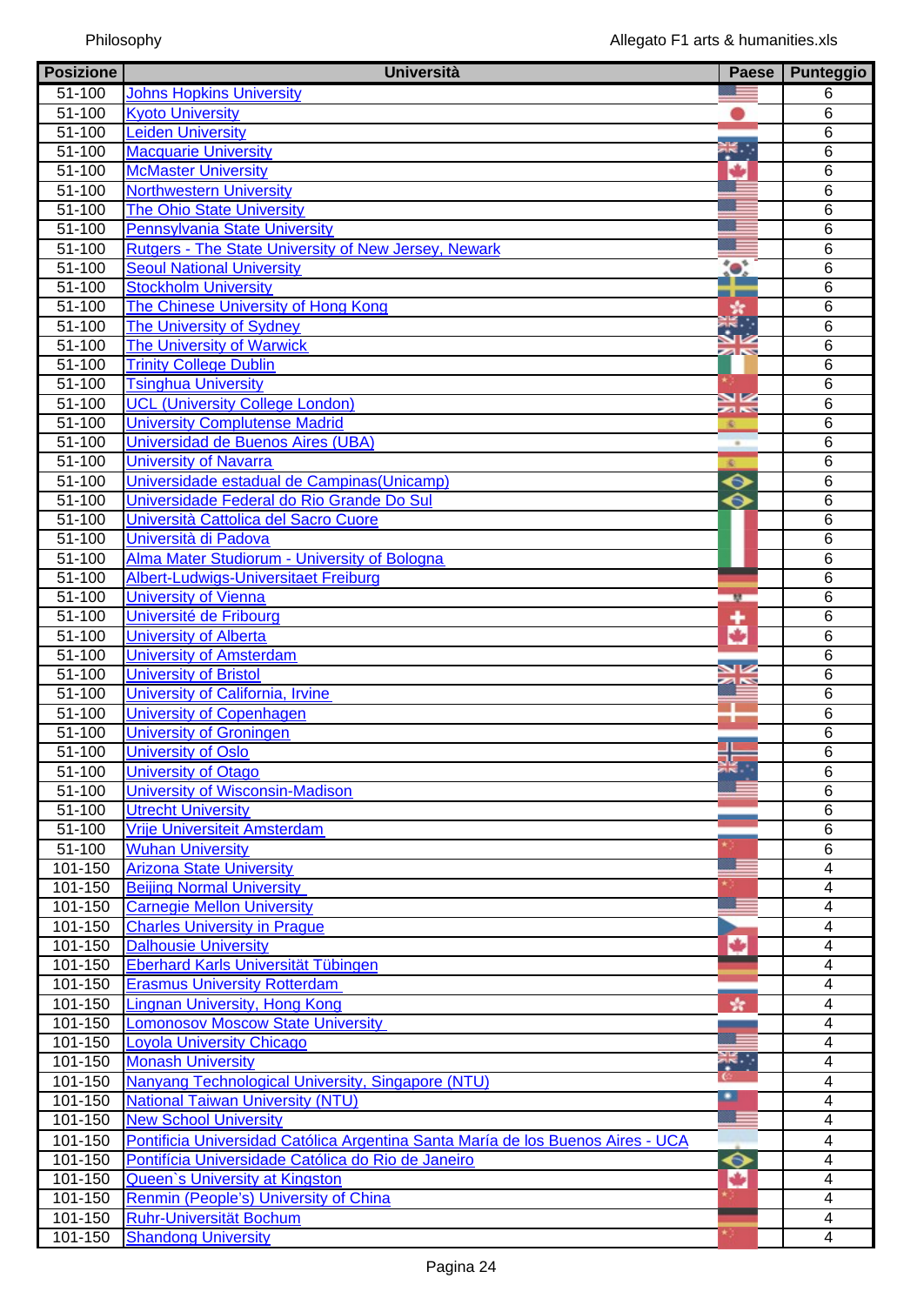| <b>Posizione</b>       | <b>Università</b>                                             | <b>Paese</b>   | Punteggio               |
|------------------------|---------------------------------------------------------------|----------------|-------------------------|
| 101-150                | Sungkyunkwan University (SKKU)                                | 0              | 4                       |
| 101-150                | <b>The University of Auckland</b>                             | HE.            | 4                       |
| 101-150                | <b>The University of Melbourne</b>                            | ¥.<br>Na       | 4                       |
| 101-150                | The University of New South Wales (UNSW Australia)            |                | 4                       |
| $\overline{101} - 150$ | <b>The University of Sheffield</b>                            | 23 N           | 4                       |
| 101-150                | <b>Tufts University</b>                                       |                | 4                       |
| 101-150                | <b>Universidad de Chile</b>                                   | ٠              | 4                       |
| $101 - 150$            | Universidad de los Andes                                      |                | 4                       |
| 101-150                | Universidade Federal do Rio de Janeiro                        | ◒              | 4                       |
| 101-150                | Universitat Autònoma de Barcelona                             |                | 4                       |
| 101-150                | Université du Québec                                          |                | 4                       |
| 101-150                | <b>University of Aberdeen</b>                                 |                | 4                       |
| 101-150                | <b>University of Bern</b>                                     | za Ko          | 4                       |
| $101 - 150$            | <b>University of Birmingham</b>                               |                | 4                       |
| 101-150                | University of California, Davis                               |                | 4                       |
| $\overline{101} - 150$ | University of California, Riverside                           |                | 4                       |
| $\overline{101} - 150$ | <b>Ghent University</b>                                       |                | 4                       |
| 101-150                | <b>University of Glasgow</b>                                  |                | 4                       |
| 101-150                | University of Hertfordshire                                   | ⋖⋗             | 4                       |
| 101-150                | The University of Hong Kong                                   | za Ko          | 4                       |
| 101-150                | <b>University of Leeds</b>                                    |                | 4                       |
|                        |                                                               |                |                         |
| $101 - 150$            | <b>University of Massachusetts Amherst</b>                    |                | 4                       |
| 101-150                | <b>University of Miami</b>                                    |                | 4                       |
| 101-150                | University of Pennsylvania                                    |                | 4                       |
| 101-150                | <b>University of Texas at Austin</b>                          |                | 4                       |
| 101-150                | <b>University of Twente</b>                                   |                | 4                       |
| 101-150                | <b>University of Washington</b>                               | Ш.             | 4                       |
| 101-150                | <b>Victoria University of Wellington</b>                      |                | 4                       |
| 101-150                | <b>Washington University in St. Louis</b>                     |                | 4                       |
| $\overline{101} - 150$ | Westfälische Wilhelms-Universitat Münster                     |                | 4                       |
| 101-150                | <b>York University</b>                                        | ٠              | $\overline{\mathbf{4}}$ |
| 151-200                | <b>Deakin University</b>                                      | $\mathbb{R}$ . | $\overline{2}$          |
| 151-200                | <b>Ecole Polytechnique</b>                                    |                | $\overline{2}$          |
| 151-200                | <b>Emory University</b>                                       |                | $\overline{2}$          |
| 151-200                | <b>Fu Jen Catholic University</b>                             |                | $\overline{2}$          |
| 151-200                | The Hebrew University of Jerusalem                            | ₩              | $\overline{2}$          |
| 151-200                | <b>Jagiellonian University</b>                                |                | $\overline{2}$          |
| 151-200                | <b>Kyung Hee University</b>                                   |                | $\overline{2}$          |
| 151-200                | National and Kapodistrian University of Athens                |                | $\overline{2}$          |
| 151-200                | <b>Higher School of Economics (HSE)</b>                       |                | $\overline{2}$          |
| 151-200                | <b>National University of Singapore (NUS)</b>                 |                | $\overline{2}$          |
| 151-200                | <b>Novosibirsk State University</b>                           |                | $\overline{2}$          |
| 151-200                | <b>Oxford Brookes University</b>                              | $rac{N}{2}$    | $\overline{2}$          |
| $151 - 200$            | Pontificia Universidade Católica do Rio Grande do Sul (PUCRS) | $\bm{\circ}$   | $\overline{2}$          |
| 151-200                | <b>Purdue University</b>                                      |                | $\overline{2}$          |
| 151-200                | <b>Rice University</b>                                        |                | $\overline{2}$          |
| 151-200                | <b>Sapienza University of Rome</b>                            |                | $\overline{2}$          |
| 151-200                | <b>Sun Yat-sen University</b>                                 |                | $\overline{2}$          |
| 151-200                | <b>Tel Aviv University</b>                                    | ₩              | $\overline{2}$          |
| 151-200                | <b>The University of Adelaide</b>                             |                | $\overline{2}$          |
| 151-200                | The University of Queensland                                  | $\frac{1}{2}$  | $\overline{2}$          |
| $151 - 200$            | Universidade Federal de Minas Gerais                          | ◆              | $\overline{2}$          |
| $151 - 200$            | <b>University of Milan</b>                                    |                | $\overline{2}$          |
| 151-200                | Università degli Studi di Pavia                               |                | $\overline{2}$          |
| 151-200                | <b>University of Pisa</b>                                     |                | $\overline{2}$          |
| 151-200                | Universitat de Valencia                                       | s.             | $\overline{2}$          |
| 151-200                | <b>University Hamburg</b>                                     |                | $\overline{2}$          |
| 151-200                | Universität Innsbruck                                         |                | $\overline{2}$          |
| 151-200                | Universität Konstanz                                          | 整              | $\overline{2}$          |
| 151-200                |                                                               |                | $\overline{2}$          |
|                        | Université de Montréal                                        |                |                         |